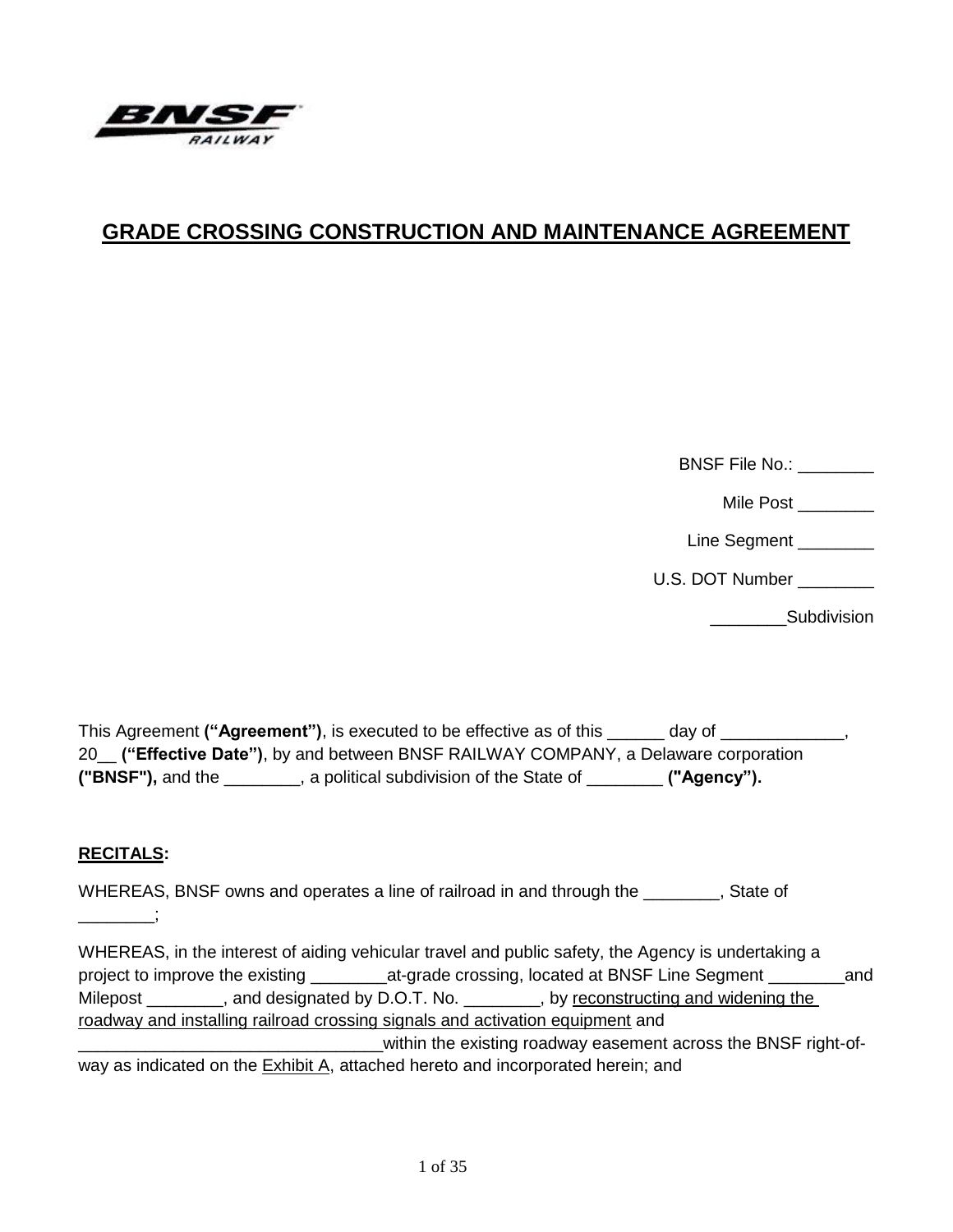

WHEREAS, the existing two at-grade crossings known as \_\_\_\_\_\_\_\_\_\_\_\_\_\_\_\_\_\_\_\_\_\_\_\_\_\_\_ Road/Avenue, Milepost \_\_\_\_\_\_\_\_\_\_, DOT No. \_\_\_\_\_\_\_\_\_\_\_\_, Line Segment \_\_\_\_\_\_\_\_\_\_\_\_\_, \_\_\_\_\_\_\_\_\_\_\_\_\_\_\_\_\_\_\_\_\_Subdivision, \_\_\_\_\_\_\_\_\_\_\_\_ Division and at Milepost \_\_\_\_\_\_\_\_\_, DOT No. \_\_\_\_\_\_\_\_\_\_\_, Line Segment \_\_\_\_\_\_\_\_\_\_\_\_, \_\_\_\_\_\_\_\_\_\_\_\_\_\_\_\_ Subdivision, \_\_\_\_\_\_\_\_\_\_\_\_ Division will be permanently closed, vacated, abandoned, and removed upon completion of construction and the placing in service of said

WHEREAS, the Agency desires to preempt the highway traffic control signals with the grade crossing warning devices shown on Exhibit A; and

WHEREAS, "BNSF" agrees to allow the Agency to preempt the highway traffic control signals with the grade crossing warning devices indicated on Exhibit A.

WHEREAS, the parties agree that the RAILROAD will receive no ascertainable benefit from the installation of advance warning signs, pavement marking stop bars or crossing signal equipment (hereinafter collectively called, "Crossing Signal Equipment"); and

WHEREAS, the Agency also desires BNSF to install a new crossing surface at <%RoadName%> with a new concrete and rubber crossing surface;

WHEREAS, the Agency is paying for the acquisition and installation of crossing signal equipment and the new crossing surface at \_\_\_\_\_\_\_\_ and the new crossing surface at \_\_\_\_\_\_\_\_**"**with State and Federal funds pursuant to 23 U.S.C. § 130";

WHEREAS, the BNSF agrees to purchase and install, at AGENCY'S sole expense, the crossing signal equipment and the new crossing surface and the new crossing surface described in the scope of work herein, and upon the terms and conditions set forth below.

NOW, THEREFORE, in consideration of the mutual covenants and agreements of the parties contained herein, the receipt and sufficiency of which are hereby acknowledged, the parties agree as follows:

# 1) **SCOPE OF WORK**

1. The term **"Project"** as used herein includes any and all work related to the reconstruction/widening/construction of the by Agency and installation of crossing signals/activation equipment/new crossing surfaces at U.S. D.O.T No.  $\qquad \qquad$ , (hereinafter referred to as the **"Crossing"**) by BNSF, more particularly described on the Exhibit A, including, but not limited to, any and all changes to telephone, telegraph, signal and electrical lines and appurtenances, temporary and permanent track work, fencing, grading, alterations to or new construction of drainage facilities, preliminary and construction engineering and contract preparation and the permanent removal, closure, vacation, and abandonment of the at-grade crossings known as \_\_\_\_\_\_\_\_\_\_\_ Road/Avenue, Milepost \_\_\_\_\_\_\_\_\_, DOT No. \_\_\_\_\_\_\_\_\_\_\_,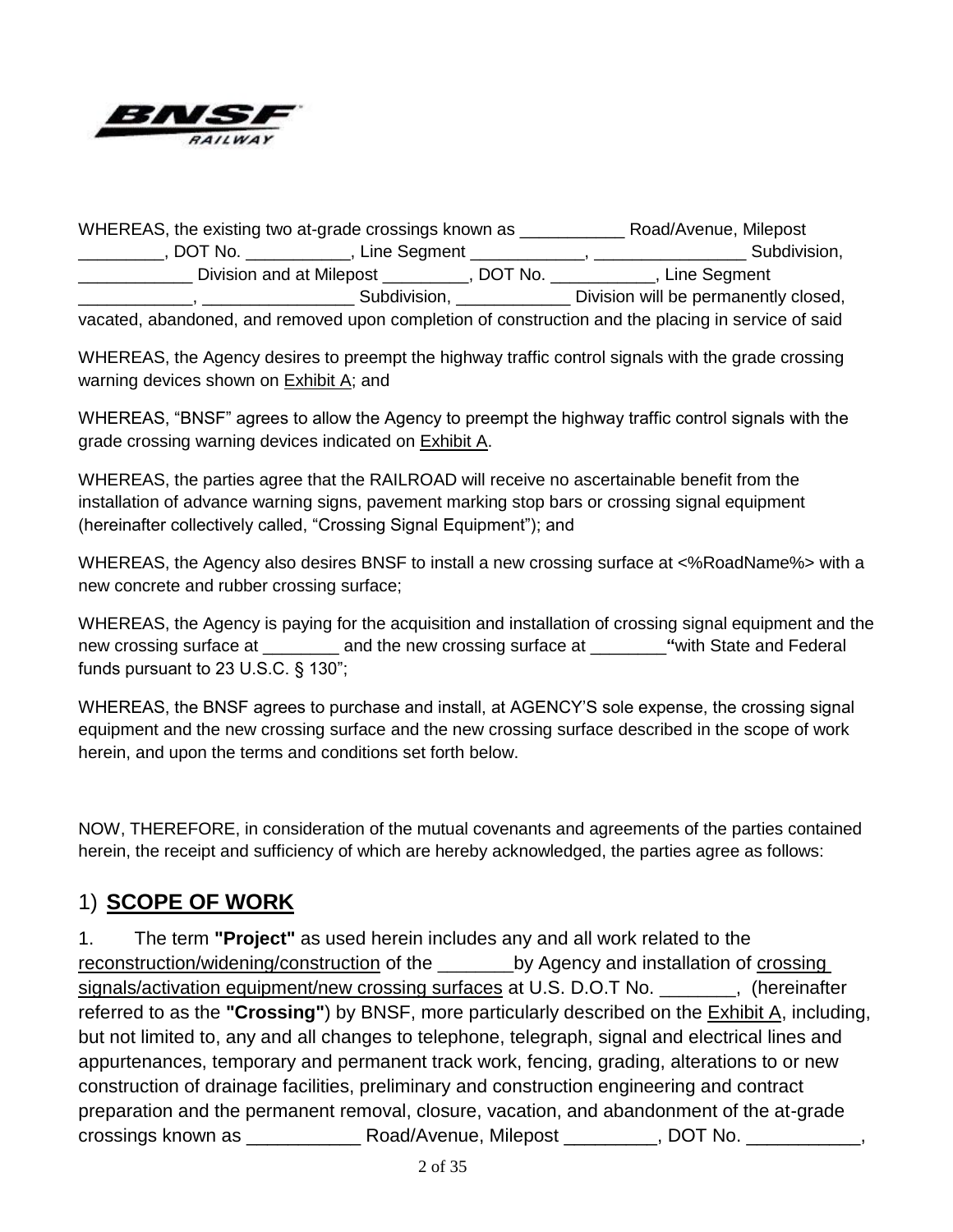

| Line Segment    |              | Subdivision, | Division and at |
|-----------------|--------------|--------------|-----------------|
| <b>Milepost</b> | DOT No.      | Line Segment |                 |
|                 | Subdivision, | Division.    |                 |

# 2) **RAILROAD OBLIGATIONS**

In consideration of the covenants of Agency set forth herein and the faithful performance thereof, BNSF agrees as follows:

1. Upon Agency's payment to BNSF of an administrative fee in the sum of Two Thousand and No/100 Dollars (\$2,000), together with the Temporary Construction License Fee in the sum of \$\_\_\_\_\_\_\_ and No/100 Dollars (\$) Dollars (\$), BNSF hereby grants to Agency, its successors and assigns, upon and subject to the terms and conditions set forth in this Agreement, a temporary non-exclusive license (hereinafter called, "Temporary Construction License") to enter upon and use the portion of BNSF's right-of-way as is necessary to reconstruct, widen and thereafter maintain, the Crossing as described further on Exhibit A-1, excepting and reserving BNSF's rights, and the rights of any others who have obtained, or may obtain, permission or authority from BNSF, to do the following:

- (a) Operate, maintain, renew and/or relocate any and all existing railroad track or tracks, wires, pipelines and other facilities of like character upon, over or under the surface of said rightof-way;
- (a) Construct, operate, maintain, renew and/or relocate upon said right-of-way, without limitation, such facilities as the BNSF may from time to time deem appropriate;
- (b) Otherwise use or operate the right-of-way as BNSF may from time to time deem appropriate.

The term of the Temporary Construction License begins on the Effective Date and ends on the earlier of (i) substantial completion of the Structure, or (ii) entity months following the Effective Date. The Temporary Construction License and related rights given by BNSF to Agency in this provision are without warranty of title of any kind, express or implied, and no covenant of warranty of title will be implied from the use of any word or words herein contained. The Temporary Construction License is for construction of the Structure only and shall not be used by Agency for any other purpose. Agency acknowledges and agrees that Agency shall not have the right, under the Temporary Construction License, to use the Structure for any other purpose than construction. In the event Agency is evicted by anyone owning, or claiming title to or any interest in said right-of-way, BNSF will not be liable to Agency for any damages, losses or any expenses of any nature whatsoever. The granting of similar rights to others, subsequent to the date of this Agreement, will not impair or interfere with the rights granted to Agency herein.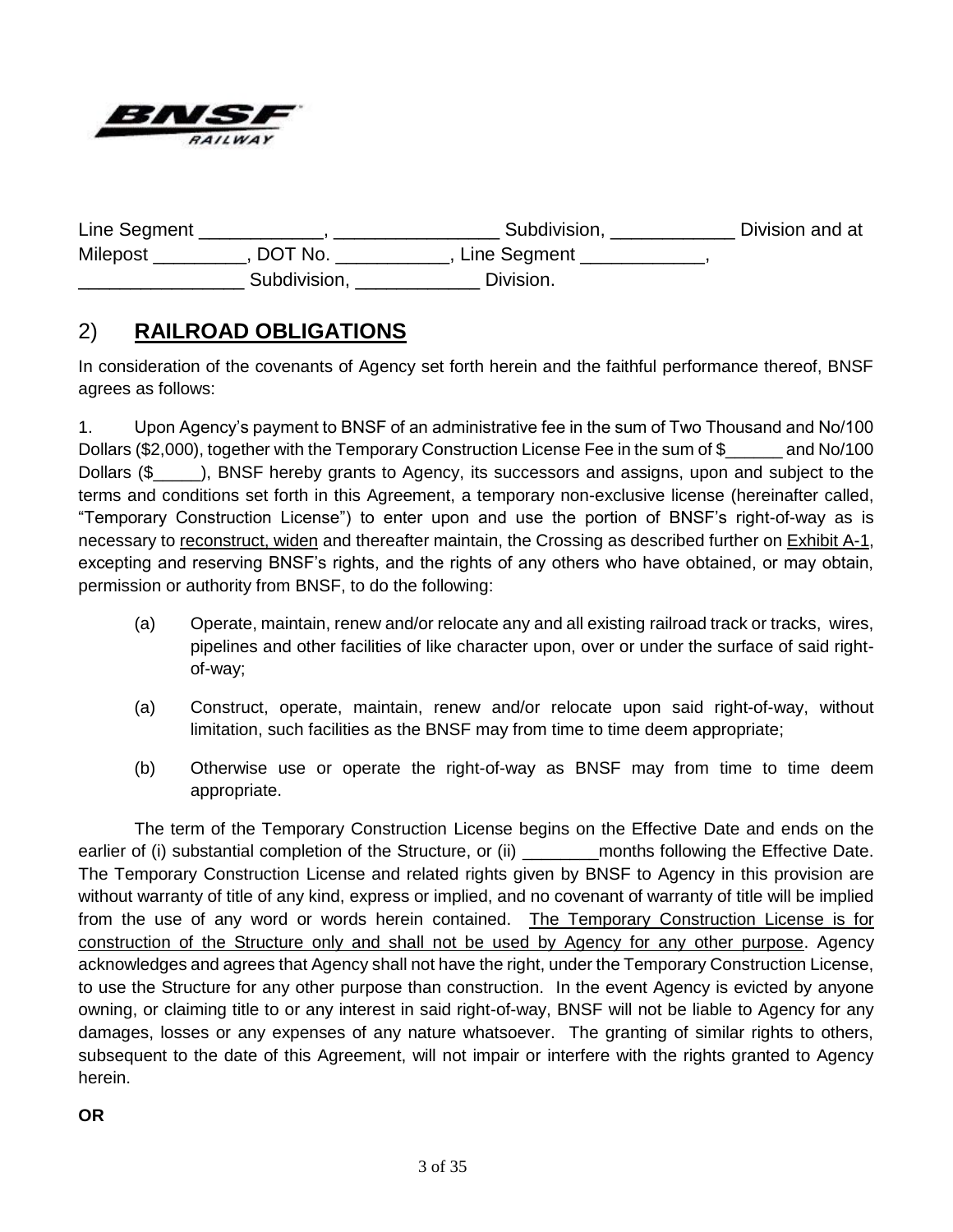

1. Upon Agency's payment to BNSF of an administrative fee in the sum of Two Thousand and No/100 Dollars (\$2,000), together with the Temporary Construction License Fee in the sum of \$ and No/100 Dollars (\$) Dollars (\$) Dollars hereby grants to Agency, its successors and assigns, upon and subject to the terms and conditions set forth in this Agreement, a temporary non-exclusive license (hereinafter called, "Temporary Construction License") to construct the Crossing across or upon the portion of BNSF's rightof-way described further on Exhibit A-1, attached hereto and incorporated herein, excepting and reserving BNSF's rights, and the rights of any others who have obtained, or may obtain, permission or authority from BNSF, to do the following:

- (a) Operate, maintain, renew and/or relocate any and all existing railroad track or tracks, wires, pipelines and other facilities of like character upon, over or under the surface of said rightof-way;
- (b) Construct, operate, maintain, renew and/or relocate upon said right-of-way, without limitation, such facilities as the BNSF may from time to time deem appropriate;
- (c) Otherwise use or operate the right-of-way as BNSF may from time to time deem appropriate.

The term of the Temporary Construction License begins on the Effective Date and ends on the earlier of (i) substantial completion of the Structure, or (ii) twelve (12) months following the Effective Date. The Temporary Construction License and related rights given by BNSF to Agency in this provision are without warranty of title of any kind, express or implied, and no covenant of warranty of title will be implied from the use of any word or words herein contained. The Temporary Construction License is for construction of the Crossing only and shall not be used by Agency for any other purpose. Agency acknowledges and agrees that Agency shall not have the right, under the Temporary Construction License, to use the Crossing for any other purpose than construction. In the event Agency is evicted by anyone owning, or claiming title to or any interest in said right-of-way, BNSF will not be liable to Agency for any damages, losses or any expenses of any nature whatsoever. The granting of similar rights to others, subsequent to the date of this Agreement, will not impair or interfere with the rights granted to Agency herein.

Upon Agency's payment to BNSF of the additional sum of \$ and No/100 Dollars (\$  $\qquad \qquad$  ), such payment to be made within thirty (30) days of issuing the Notice to Proceed pursuant to Article III, Section 16 of this Agreement, and provided further that Agency is in compliance with the term and conditions of this Agreement, BNSF will grant to Agency, its successors and assigns, an easement (hereinafter called, the "Easement") to enter upon and use that portion of BNSF's right-of-way as is necessary to use and maintain the Crossing, substantially in the form of Exhibit B attached to this Agreement. If Agency fails to pay BNSF within the thirty day time period set forth in the preceding sentence, BNSF may stop construction of the Project until full payment is received by BNSF.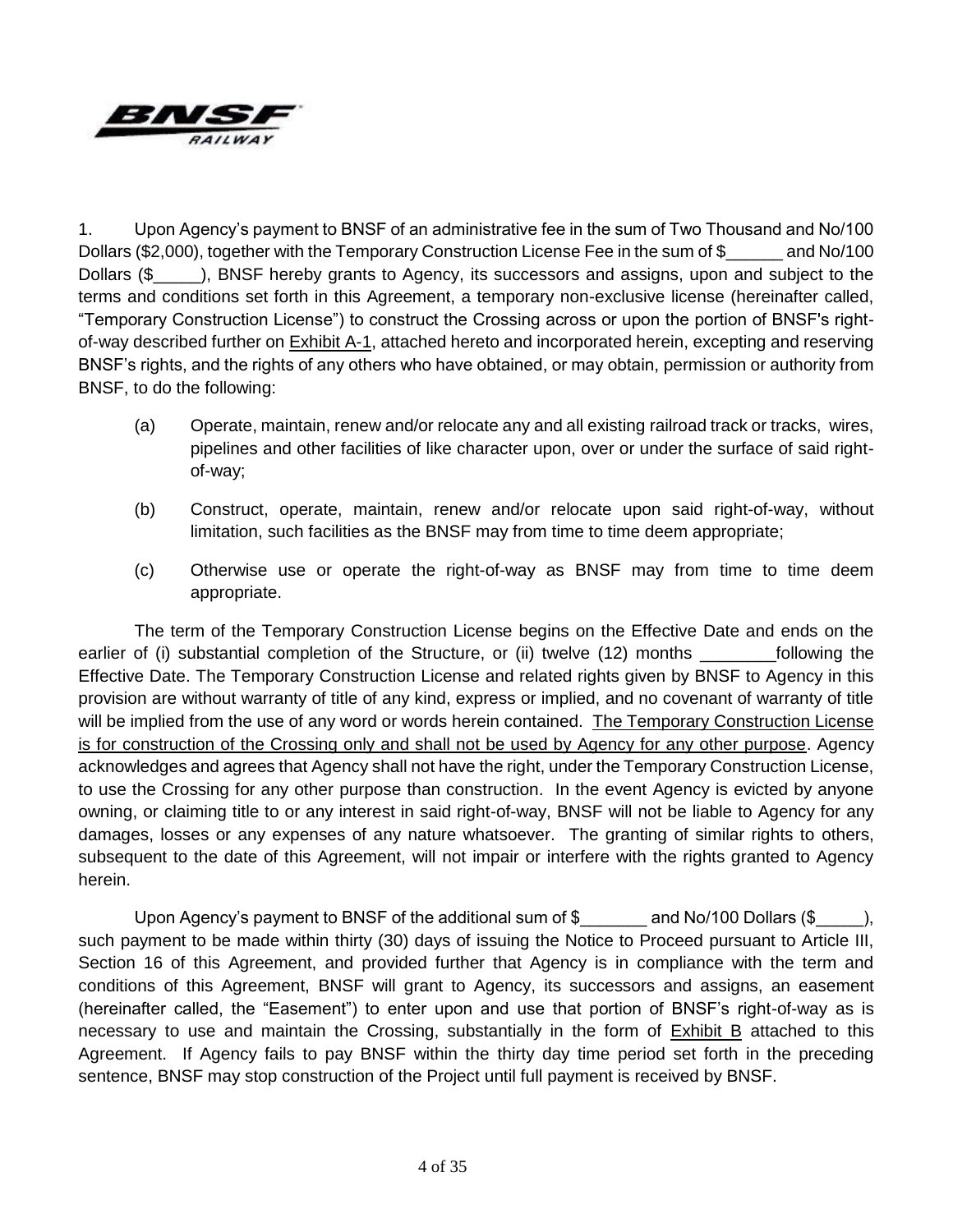

2. BNSF will furnish all labor, materials, tools, and equipment for railroad work required for the construction of the Project, such railroad work and the estimated cost thereof being as shown on Exhibit D attached hereto and made a part hereof. In the event construction on the Project has not commenced within six (6) months following the Effective Date, BNSF may, in its sole and absolute discretion, revise the cost estimates set forth in said Exhibit D. In such event, the revised cost estimates will become a part of this Agreement as though originally set forth herein. Any item of work incidental to the items listed on Exhibit D not specifically mentioned therein may be included as a part of this Agreement upon written approval of Agency, which approval will not be unreasonably withheld. Construction of the Project must include the following railroad work by BNSF:

- (a) Procurement of materials, equipment and supplies necessary for the railroad work;
- (b) Preliminary engineering, design, and contract preparation;
- (c) Furnishing of flagging services during construction of the Project as required and set forth in further detail on **Exhibit C**, attached to this Agreement and made a part hereof;
- (d) Furnishing engineering and inspection as required in connection with the construction of the Project;
- (e) Removal of the existing \_\_\_\_\_\_\_\_\_ Road/Avenue (U.S. D.O.T. No. \_\_\_\_\_\_\_\_\_\_\_\_) and Road/Avenue> (U.S. D.O.T. No. ) at-grade crossings, including removal of the warning devices, and obliteration of the crossing between the rails and two feet outside thereof;
- (d) Removal and disposal of the existing crossing surfaces from the Crossing;
- (e) Provide and place asphalt beneath the track(s) to provide further sub-grade stability prior to BNSF installing new concrete crossing surfaces \_\_\_\_\_\_\_\_;
- (f) Installation of one \_\_\_-foot concrete crossing surface for the one track complete with new rail, ties, ballast, fasteners, along with appropriate surfacing, to carry the improved roadway and sidewalks;
- (g) Installation of Crossing Signal Equipment and Crossing Signal Control House as shown on Exhibit A;
- (h) Provide an interface box, with contact terminals, mounted on side of Crossing Signal Control House;
- (i) Make such changes in the alignment, location and elevation of its telephone, telegraph, signal and/or wire lines and appurtenances along, over or under the tracks, both temporary and permanent, as may become necessary by reason of the construction of the Project.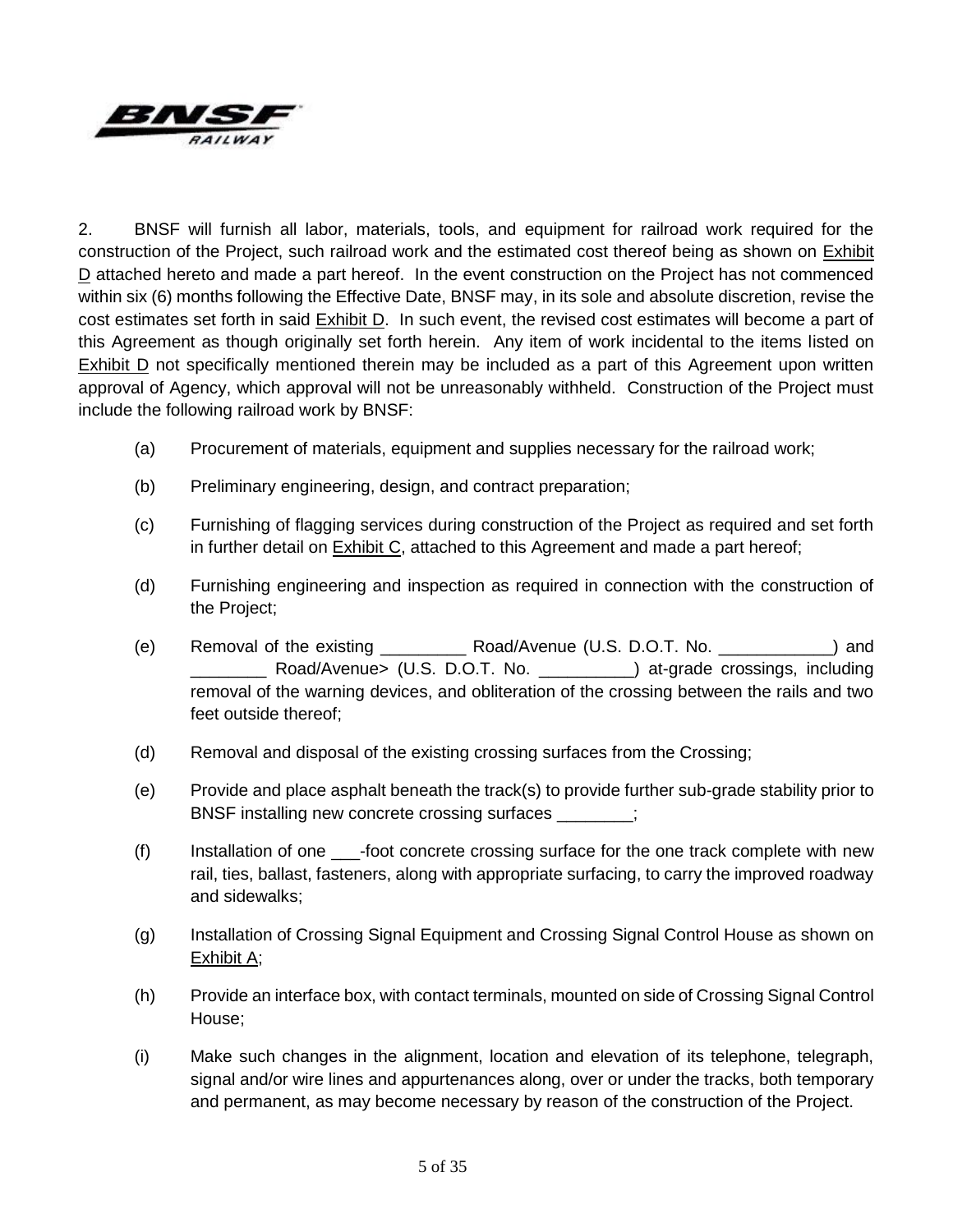

3. BNSF will do all railroad work set forth in Article II, Section 2 above on an actual cost basis, when BNSF, in its sole discretion, determines it is required by its labor agreements to perform such work with its own employees working under applicable collective bargaining agreements.

4. Agency agrees to reimburse BNSF for work of an emergency nature caused by Agency or Agency's contractor in connection with the Project which BNSF deems is reasonably necessary for the immediate restoration of railroad operations, or for the protection of persons or BNSF property. Such work may be performed by BNSF without prior approval of Agency and Agency agrees to fully reimburse BNSF for all such emergency work.

5. BNSF may charge Agency for insurance expenses, including self-insurance expenses, when such expenses cover the cost of Employer's Liability (including, without limitation, liability under the Federal Employer's Liability Act) in connection with the construction of the Project. Such charges will be considered part of the actual cost of the Project, regardless of the nature or amount of ultimate liability for injury, loss or death to BNSF's employees, if any.

6. During the construction of the Project, BNSF will send Agency progressive invoices detailing the costs of the railroad work performed by BNSF under this Agreement. Agency must reimburse BNSF for completed force-account work within thirty (30) days of the date of the invoice for such work. Upon completion of the Project, BNSF will send Agency a detailed invoice of final costs, segregated as to labor and materials for each item in the recapitulation shown on Exhibit D. Pursuant to this section and Article IV, Section 7 herein, Agency must pay the final invoice within ninety (90) days of the date of the final invoice. BNSF will assess a finance charge of .033% per day (12% per annum) on any unpaid sums or other charges due under this Agreement which are past its credit terms. The finance charge continues to accrue daily until the date payment is received by BNSF, not the date payment is made or the date postmarked on the payment. Finance charges will be assessed on delinquent sums and other charges as of the end of the month and will be reduced by amounts in dispute and any unposted payments received by the month's end. Finance charges will be noted on invoices sent to Agency under this section.

# 3) **AGENCY OBLIGATIONS**

In consideration of the covenants of BNSF set forth herein and the faithful performance thereof, Agency agrees as follows:

1. Agency must furnish to BNSF plans and specifications for the Project. Said plans (reduced size 11" x 17"), showing the plan and profile of the roadway work on BNSF right-of-way and marked as Exhibit A, attached hereto and made a part hereof, must be submitted to BNSF for the development of railroad cost estimates.

2. Agency must make any required application and obtain all required permits and approvals for the construction of the Project.

3. Agency must acquire all rights of way necessary for the construction of the Project.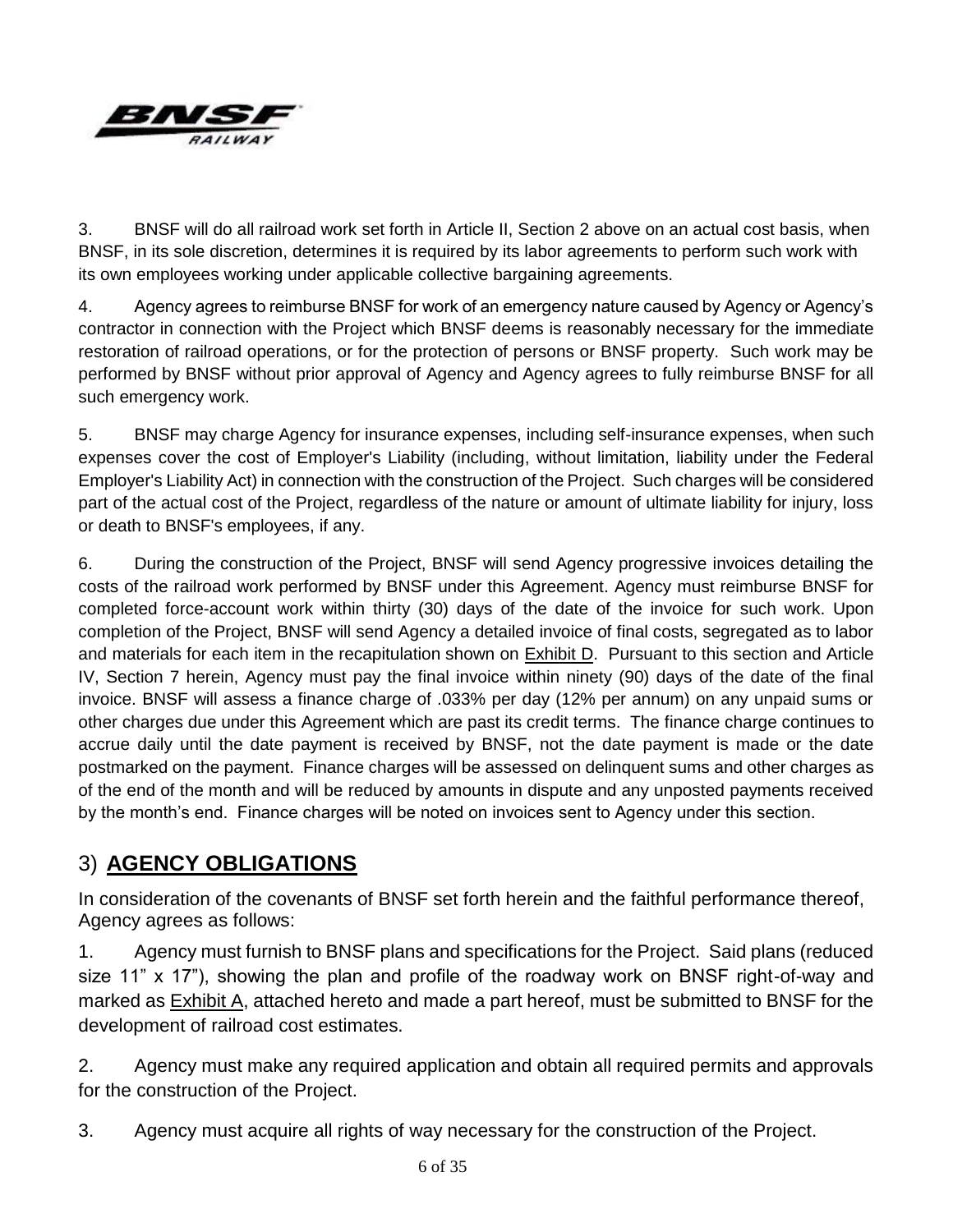

4. Agency must make any and all arrangements, in compliance with BNSF's Utility Accommodation Manual [\(http://www.bnsf.com/communities/faqs/pdf/utility.pdf\)](http://www.bnsf.com/communities/faqs/pdf/utility.pdf), for the installation or relocation of wire lines, pipe lines and other facilities owned by private persons, companies, corporations, political subdivisions or public utilities other than BNSF which may be necessary for the construction of the Project.

5. Agency must construct the Project as shown on the attached Exhibit A and do all work ("Agency's Work") provided for in the plans and specifications for the Project, except railroad work that will be performed by BNSF hereunder. Agency must furnish all labor, materials, tools and equipment for the performance of Agency's Work. The principal elements of Agency's Work are as follows:

- (a) Design and Reconstruction/Construction of \_\_\_\_\_\_\_;
- (b) Installation of a pavement marking stop bar in accordance with the Manual on Uniform Traffic Control Devices (hereinafter called, "MUTCD");
- (c) Installation of advance warning signs in accordance with the MUTCD;
- (d) Perform all necessary grading and paving, including backfill of excavations and restoration of disturbed vegetation on BNSF's right-of-way;
- (e) Provide suitable drainage, both temporary and permanent;
- (f) Provide all barricades, lights, flagmen or traffic control devices necessary for preventing vehicular traffic from using a portion of the Crossing, during the installation of the concrete crossing surfaces, and also during the installation of the Crossing Signal Equipment.
- (g) Construct asphalt/concrete roadway surface on approaches to each track. Roadway surface will match elevation of the Main (and Siding) Track crossing surface(s) and remain level to a point at least thirty (30) feet from nearest rail. Any concrete headers will be constructed no closer than 5'-6" (preferably 6'-0") from centerline of each track to provide for a minimum of 11'-0" (preferably 12'-0") opening for track and railroad crossing surface;
- (h) Provide and place six (6) to twelve (12) inch wide section of asphalt between roadway concrete headers (and sidewalks) and the new concrete crossing surfaces, including that portion of \_\_\_\_\_\_\_\_located between the Main Track and Siding Track.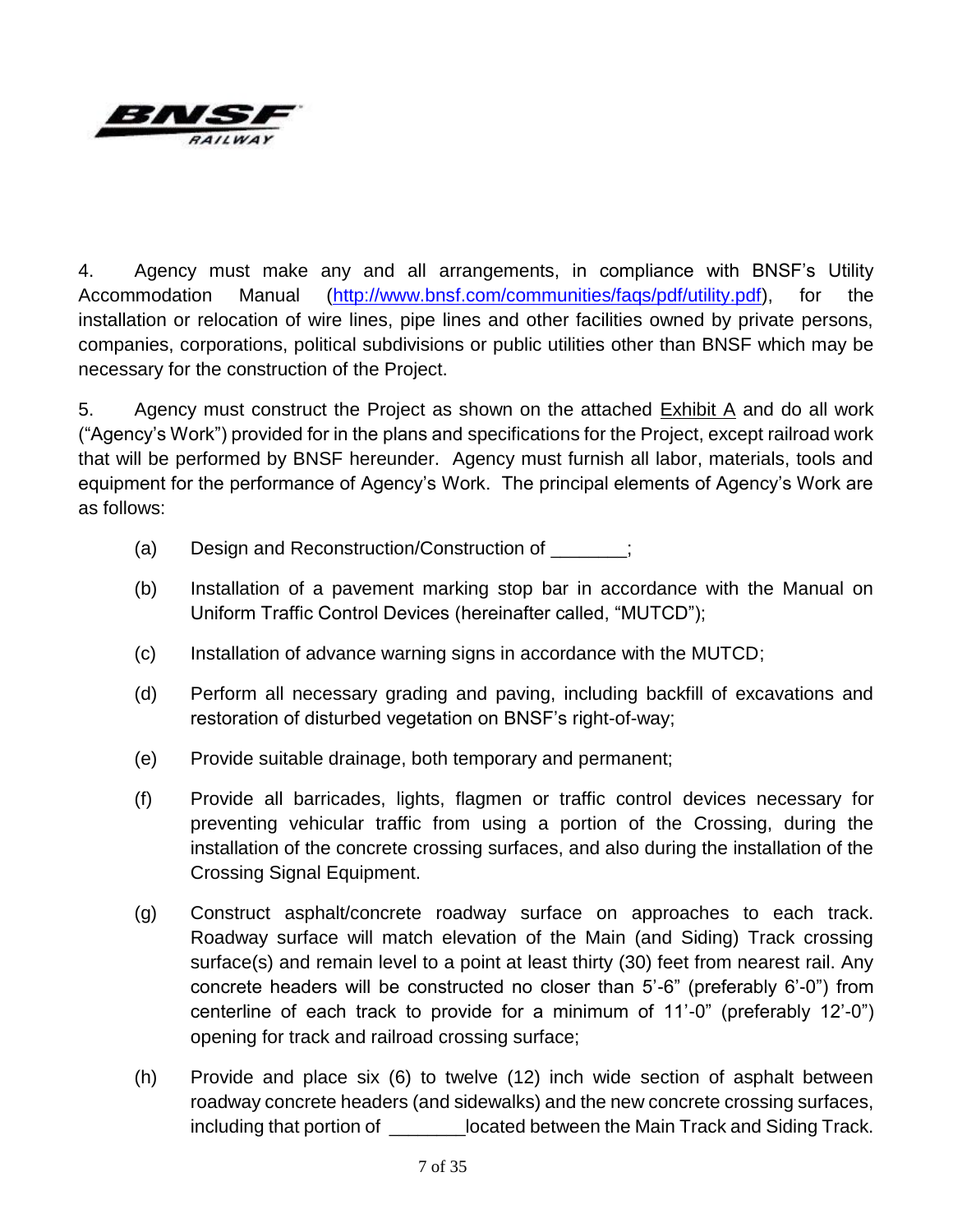

- (i) Job site cleanup including removal of all construction materials, concrete debris, surplus soil, refuse, contaminated soils, asphalt debris, litter and other waste materials to the satisfaction of BNSF;
- (j) Provide BNSF in writing with the total time required from start of preempt cycle of highway traffic control signals until arrival of the train at the highway-rail crossing.
- (k) Connect the highway traffic control signals to the contact terminals in the interface box including all necessary cable and conduit.
- (l) Install the new highway traffic control signals.

6. The Agency will approve the location of the signals and signal bungalow prior to the installation by BNSF.

7. The Agency must have advanced railroad crossing signs and standard pavement markings in place at the crossing shown on  $Exhibit A$  (if the same are required by the MUTCD) prior to the acceptance of this Project by the Agency.

8. The Agency must give BNSF's Manager Public Projects written notice to proceed ("**Notice to Proceed**") with the railroad portion of the work after receipt of necessary funds for the Project. BNSF will not begin the railroad work (including, without limitation, procurement of supplies, equipment or materials) until written Notice to Proceed is received from Agency.

9. The Agency's Work must be performed by Agency or Agency's contractor in a manner that will not endanger or interfere with the safe and timely operations of BNSF and its facilities.

10. For any future inspection or maintenance, either routine or otherwise, performed by subcontractors on behalf of the Agency, Agency shall require the subcontractors to comply with the provisions of the attached Exhibit C and execute the agreement attached hereto as Exhibit C-1. Prior to performing any future maintenance with its own personnel, Agency shall: comply with all of BNSF's applicable safety rules and regulations; require any Agency employee performing maintenance to complete the safety training program at the BNSF's Internet Website "**www.BNSFContractor.com**"; notify BNSF when, pursuant to the requirements of Exhibit C, a flagger is required to be present; procure, and have approved by BNSF's Risk Management Department, Railroad Protective Liability insurance.

11. Agency must require its contractor(s) to notify BNSF's Roadmaster at least thirty (30) calendar days prior to requesting a BNSF flagman in accordance with the requirements of Exhibit C attached hereto. Additionally, Agency must require its contractor(s) to notify BNSF's Manager of Public Projects thirty (30) calendar days prior to commencing work on BNSF property or near BNSF tracks.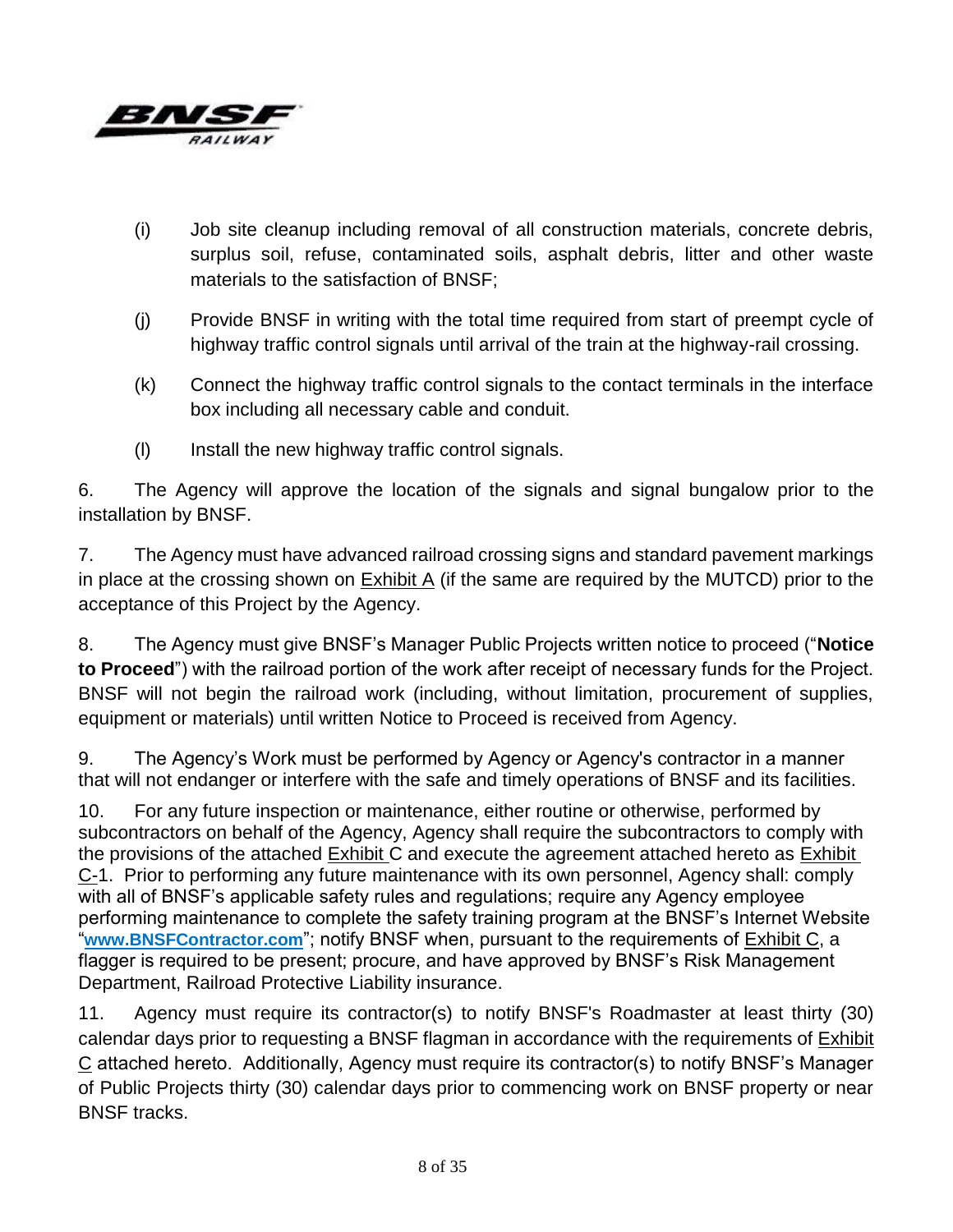

12. Agency must include the following provisions in any contract with its contractor(s) performing work on said Project:

- (a) The Contractor is placed on notice that fiber optic, communication and other cable lines and systems (collectively, the "Lines") owned by various telecommunications companies may be buried on BNSF's property or right-ofway. The locations of these Lines have been included on the plans based on information from the telecommunications companies. The contractor will be responsible for contacting BNSF and the telecommunications companies and notifying them of any work that may damage these Lines or facilities and/or interfere with their service. The contractor must also mark all Lines shown on the plans or marked in the field in order to verify their locations. The contractor must also use all reasonable methods when working in the BNSF right-of-way or on BNSF property to determine if any other Lines (fiber optic, cable, communication or otherwise) may exist.
- (b) Failure to mark or identify these Lines will be sufficient cause for BNSF's engineering representative \_\_\_\_\_\_\_\_\_\_\_\_at (\_\_\_) \_\_\_\_\_\_\_\_ to stop construction at no cost to the Agency or BNSF until these items are completed.
- (c) The Contractor will be responsible for the rearrangement of any facilities or Lines determined to interfere with the construction. The Contractor must cooperate fully with any telecommunications company(ies) in performing such rearrangements.

(d) In addition to the liability terms contained elsewhere in this Agreement, the contractor hereby indemnifies, defends and holds harmless BNSF for, from and against all cost, liability, and expense whatsoever (including, without limitation, attorney's fees and court costs and expenses) arising out of or in any way contributed to by any act or omission of Contractor, its subcontractors, agents and/or employees that cause or in any way or degree contribute to (1) any damage to or destruction of any Lines by Contractor, and/or its subcontractors, agents and/or employees, on BNSF's property or within BNSF's right-of-way, (2) any injury to or death of any person employed by or on behalf of any telecommunications company, and/or its contractor, agents and/or employees, on BNSF's property or within BNSF's right-of-way, and/or (3) any claim or cause of action for alleged loss of profits or revenue by, or loss of service by a customer or user of such telecommunication company(ies).**THE LIABILITY ASSUMED BY CONTRACTOR WILL NOT BE AFFECTED BY THE FACT, IF IT IS A FACT, THAT THE DAMAGE, DESTRUCTION, INJURY, DEATH, CAUSE OF ACTION OR CLAIM WAS OCCASIONED BY OR CONTRIBUTED TO BY THE**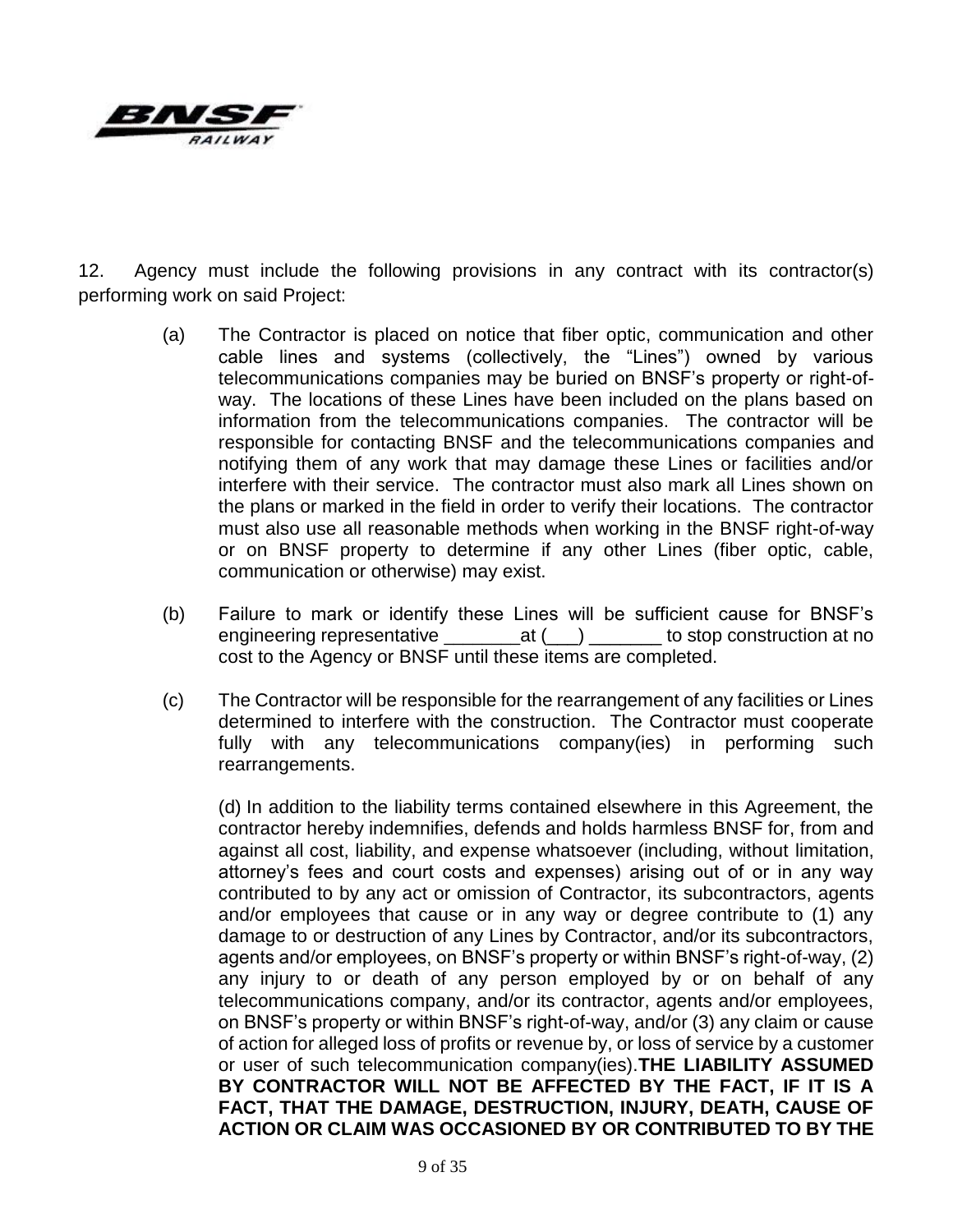

## **NEGLIGENCE OF BNSF, ITS AGENTS, SERVANTS, EMPLOYEES OR OTHERWISE, EXCEPT TO THE EXTENT THAT SUCH CLAIMS ARE PROXIMATELY CAUSED BY THE INTENTIONAL MISCONDUCT OR GROSS NEGLIGENCE OF BNSF.**

13. Agency must require compliance with the obligations set forth in this agreement, including Exhibit C and Exhibit C-1, and incorporate in each prime contract for construction of the Project, or the specifications therefor (i) the provisions set forth in Article III and IV; and (ii) the provisions set forth in Exhibit C and Exhibit C-l, attached hereto and by reference made a part hereof.

14. Except as otherwise provided below in this Section 13, all construction work performed hereunder by Agency for the Project will be pursuant to a contract or contracts to be let by Agency, and all such contracts must include the following:

- (a) All work performed under such contract or contracts within the limits of BNSF's rightof-way must be performed in a good and workmanlike manner in accordance with plans and specifications approved by BNSF;
- (b) Changes or modifications during construction that affect safety or BNSF operations must be subject to BNSF's approval;
- (c) No work will be commenced within BNSF's right-of-way until each of the prime contractors employed in connection with said work must have (i) executed and delivered to BNSF an agreement in the form of Exhibit C-l, and (ii) delivered to and secured BNSF's approval of the required insurance; and
- (d) If it is in Agency's best interest, Agency may direct that the construction of the Project be done by day labor under the direction and control of Agency, or if at any time, in the opinion of Agency, the contractor has failed to prosecute with diligence the work specified in and by the terms of said contract, Agency may terminate its contract with the contractor and take control over the work and proceed to complete the same by day labor or by employing another contractor(s) provided; however, that any contractor(s) replacing the original contractor(s) must comply with the obligations in favor of BNSF set forth above and, provided further, that if such construction is performed by day labor, Agency will, at its expense, procure and maintain on behalf of BNSF the insurance required by Exhibit C-1.
- (e) To facilitate scheduling for the Project, Agency shall have its contractor give BNSF's Roadmaster 90 days advance notice of the proposed times and dates for work windows. BNSF and Agency's contractor will establish mutually agreeable work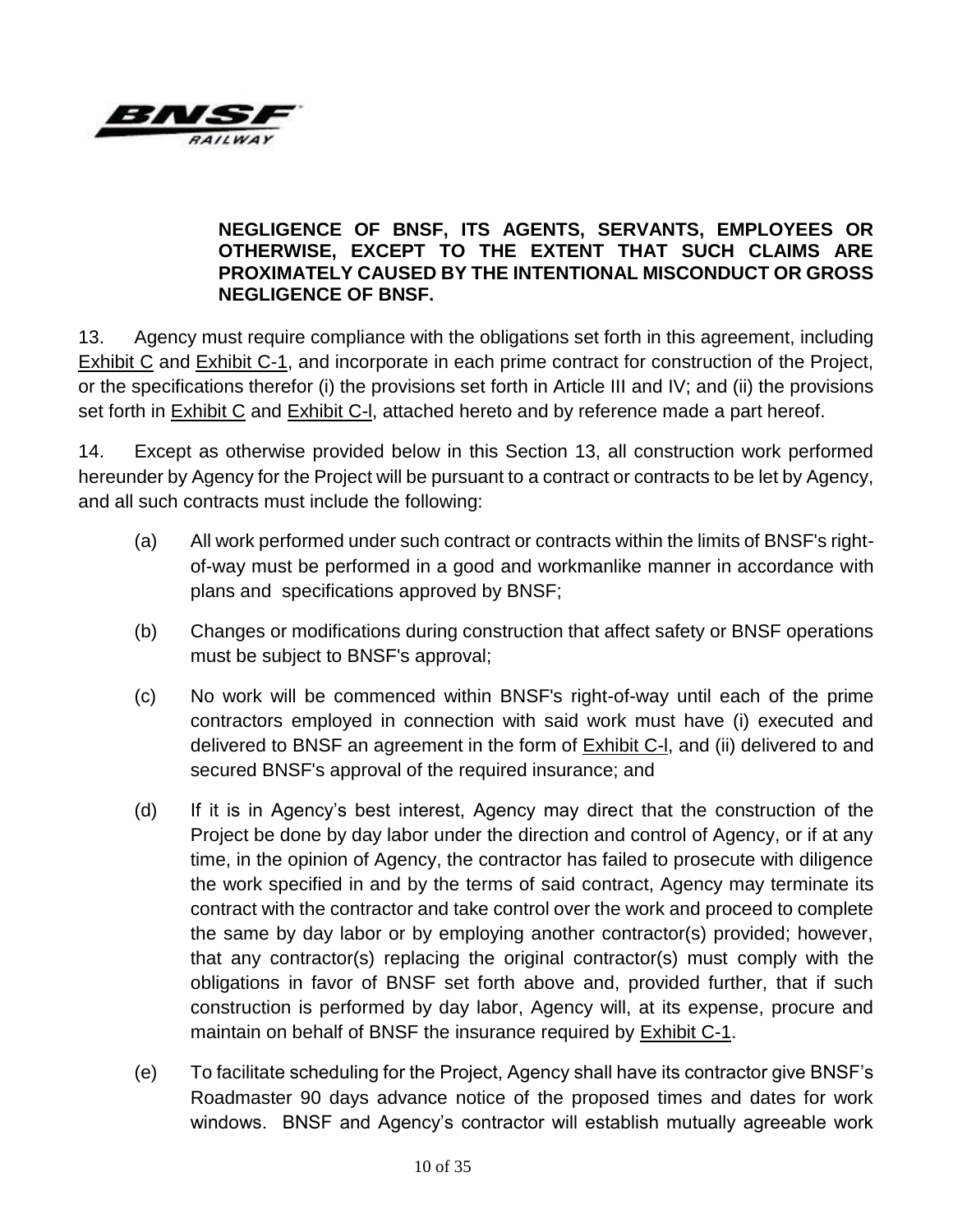

windows for the Project. BNSF has the right at any time to revise or change the work windows, due to train operations or service obligations. BNSF will not be responsible for any additional costs and expenses resulting from a change in work windows. Additional costs and expenses resulting from a change in work windows shall be accounted for in the contractor's expenses for the Project.

15. Agency must advise the appropriate BNSF Manager Public Projects, in writing, of the completion date of the Project within thirty (30) days after such completion date. Additionally, Agency must notify BNSF's Manager Public Projects, in writing, of the date on which Agency and/or its Contractor will meet with BNSF for the purpose of making final inspection of the Project.

16. **TO THE FULLEST EXTENT PERMITTED BY LAW, AGENCY HEREBY RELEASES, INDEMNIFIES, DEFENDS AND HOLDS HARMLESS BNSF, ITS AFFILIATED COMPANIES, PARTNERS, SUCCESSORS, ASSIGNS, LEGAL REPRESENTATIVES, OFFICERS, DIRECTORS, SHAREHOLDERS, EMPLOYEES AND AGENTS FOR, FROM AND AGAINST ANY AND ALL CLAIMS, LIABILITIES, FINES, PENALTIES, COSTS, DAMAGES, LOSSES, LIENS, CAUSES OF ACTION, SUITS, DEMANDS, JUDGMENTS AND EXPENSES (INCLUDING, WITHOUT LIMITATION, COURT COSTS AND ATTORNEYS' FEES) OF ANY NATURE, KIND OR DESCRIPTION OF ANY PERSON (INCLUDING, WITHOUT LIMITATION, THE EMPLOYEES OF THE PARTIES HERETO) OR ENTITY DIRECTLY OR INDIRECTLY ARISING OUT OF, RESULTING FROM OR RELATED TO (IN WHOLE OR IN PART) (I) THE USE, OCCUPANCY OR PRESENCE OF AGENCY, ITS CONTRACTORS, SUBCONTRACTORS, EMPLOYEES OR AGENTS IN, ON, OR ABOUT THE CONSTRUCTION SITE, (II) THE PERFORMANCE, OR FAILURE TO PERFORM BY THE AGENCY, ITS CONTRACTORS, SUBCONTRACTORS, EMPLOYEES, OR AGENTS, ITS WORK OR ANY OBLIGATION UNDER THIS AGREEMENT, (III) THE SOLE OR CONTRIBUTING ACTS OR OMISSIONS OF AGENCY, ITS CONTRACTORS, SUBCONTRACTORS, EMPLOYEES, OR AGENTS IN, ON, OR ABOUT THE CONSTRUCTION SITE, (IV) AGENCY'S BREACH OF THE TEMPORARY CONSTRUCTION LICENSE OR EASEMENT GRANTED TO AGENCY PURSUANT TO ARTICLE II OF THIS AGREEMENT, (V) ANY RIGHTS OR INTERESTS GRANTED TO AGENCY PURSUANT TO THE TEMPORARY CONSTRUCTION LICENSE OR EASEMENT DISCUSSED IN ARTICLE II OF THIS AGREEMENT, (VI) AGENCY'S OCCUPATION AND USE OF BNSF'S PROPERTY OR RIGHT-OF-WAY, INCLUDING, WITHOUT LIMITATION, SUBSEQUENT MAINTENANCE OF THE STRUCTURE BY AGENCY, OR (VII) AN ACT OR OMISSION OF AGENCY OR ITS OFFICERS, AGENTS, INVITEES, EMPLOYEES OR CONTRACTORS OR ANYONE DIRECTLY OR INDIRECTLY EMPLOYED BY ANY OF THEM, OR ANYONE THEY CONTROL OR EXERCISE CONTROL OVER. THE LIABILITY ASSUMED BY AGENCY WILL NOT BE AFFECTED BY THE FACT, IF IT IS A FACT,**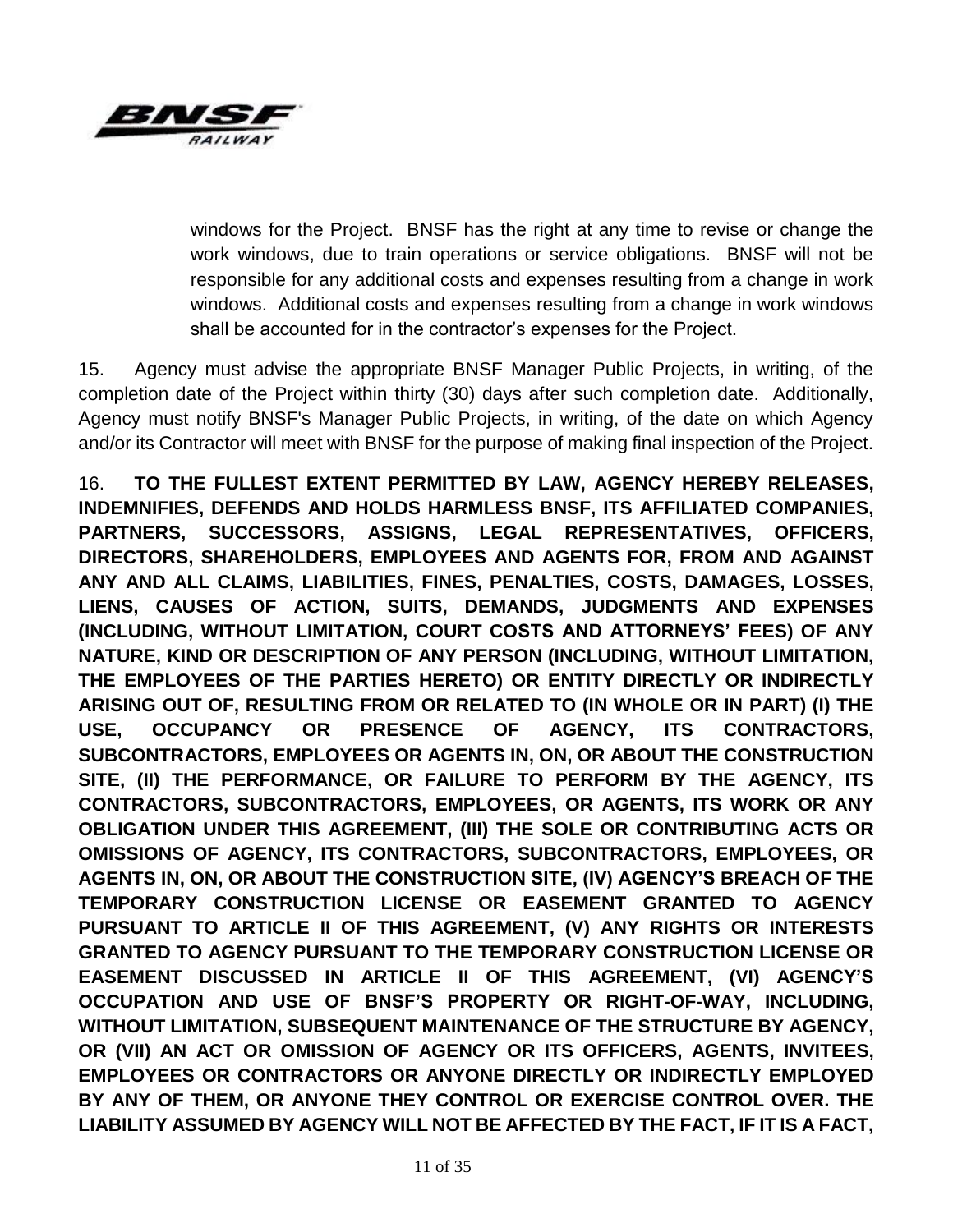

**THAT THE DAMAGE, DESTRUCTION, INJURY OR DEATH WAS OCCASIONED BY OR CONTRIBUTED TO BY THE NEGLIGENCE OF BNSF, ITS AGENTS, SERVANTS, EMPLOYEES OR OTHERWISE, EXCEPT TO THE EXTENT THAT SUCH CLAIMS ARE PROXIMATELY CAUSED BY THE INTENTIONAL MISCONDUCT OR GROSS NEGLIGENCE OF BNSF.** 

| 17. Agency must take all necessary actions to permanently close, vacate, and abandon, the        |  |  |
|--------------------------------------------------------------------------------------------------|--|--|
|                                                                                                  |  |  |
|                                                                                                  |  |  |
| Milepost _________, DOT No. __________, Line Segment ___________,                                |  |  |
| Subdivision, prior to the start of construction of said new <%RoadName%>                         |  |  |
|                                                                                                  |  |  |
| documentation to BNSF of such actions within (10) days of such vacation and abandonment.         |  |  |
| 18. Agency must perform all necessary work to obtain the permanent closure, vacation, and        |  |  |
|                                                                                                  |  |  |
| __________, DOT No. ___________, Line Segment ____________, _____                                |  |  |
| Subdivision, _______________ Division and at Milepost _________, DOT No. ___________, Line       |  |  |
|                                                                                                  |  |  |
| BNSF's right-of-way and must barricade the road approaches within 3 days of opening of the       |  |  |
| new at-grade crossing to vehicular traffic. BNSF will cooperate with Agency to achieve the       |  |  |
| closures and vacations and will remove the crossing surface within its right-of-way. If Agency's |  |  |
| work for both closures and vacations is not completed after 3 days of opening the new at-grade   |  |  |
| crossing, Agency authorizes BNSF to complete the necessary closure work, at the Agency's         |  |  |
| expense. Agency agrees to fully reimburse BNSF for all such work. ]                              |  |  |

19. Agency agrees to provide BNSF with one of the following credit enhancements guaranteeing the **total** amount of Agency's financial obligations (including, without limitation, liquidated damages, indemnity obligations and other expenses) under this Agreement:

- (a) Irrevocable Bank Letter of Credit drawn upon a bank satisfactory to BNSF;
- (b) Surety Bond underwritten by an insurance company listed in the Department of Treasury Federal Register with terms acceptable to BNSF, in BNSF's sole discretion; or
- (c) A posted cash deposit via wire transfer to a BNSF deposit account.

Any irrevocable letter of credit or surety bond provided to BNSF pursuant to this provision shall have a minimum term of eighteen (18) months. The bank issuing the letter of credit and the insurance company issuing the surety bond shall notify BNSF thirty (30) days prior to the expiration date of the letter of credit or the surety bond. Upon expiration of any surety bond or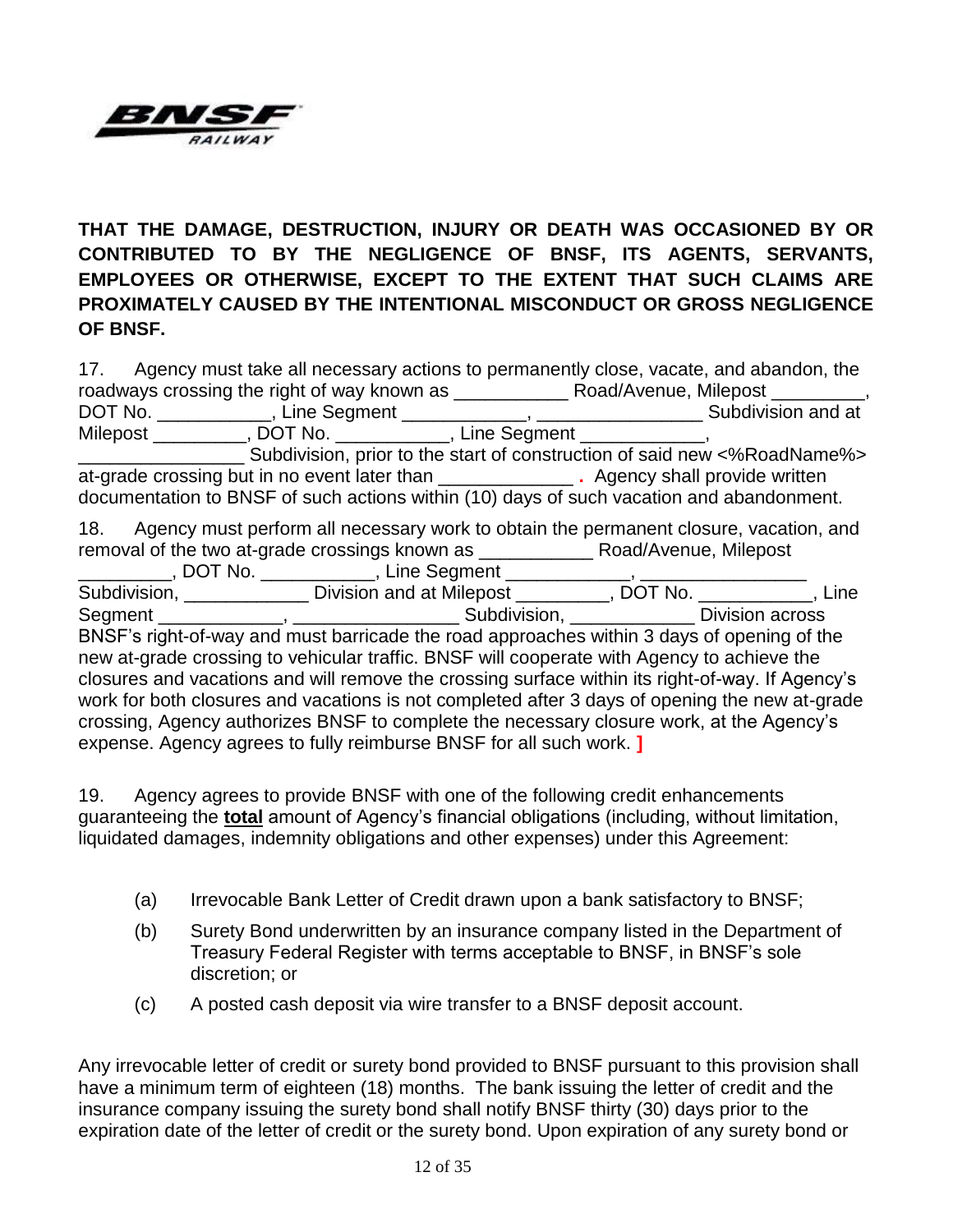

letter of credit, Agency must immediately provide BNSF with a substitute letter of credit, surety bond or cash deposit as set forth above until Agency's financial obligations to BNSF are fully and finally satisfied.

Any cash deposit provided under this provision will be held in a non-interest bearing account in the name of BNSF. If Agency's financial obligations at the end of the Project are less than the amount of the cash deposit, BNSF shall refund any remaining sum to Agency.

Agency should forward the letter of credit or the surety bond to BNSF's Manager of Risk Management, 2500 Lou Menk Drive, AOB-1, Fort Worth, Texas 76131 (phone: 817-352-3485). If posting a cash deposit pursuant to this provision, contact BNSF Manager of Risk Management to obtain the BNSF account information.

# 4) **JOINT OBLIGATIONS**

IN CONSIDERATION of the premises, the parties hereto mutually agree to the following:

1. All work contemplated in this Agreement must be performed in a good and workmanlike manner and each portion must be promptly commenced by the party obligated hereunder to perform the same and thereafter diligently prosecuted to conclusion in its logical order and sequence. Furthermore, any changes or modifications during construction which affect BNSF will be subject to BNSF's approval prior to the commencement of any such changes or modifications.

2. The work hereunder must be done in accordance with the Exhibit A and the detailed plans and specifications approved by BNSF.

3. Agency must require its contractor(s) to reasonably adhere to the Project's construction schedule for all Project work. The parties hereto mutually agree that BNSF's failure to complete the railroad work in accordance with the construction schedule due to inclement weather or unforeseen railroad emergencies will not constitute a breach of this Agreement by BNSF and will not subject BNSF to any liability. Regardless of the requirements of the construction schedule, BNSF reserves the right to reallocate the labor forces assigned to complete the railroad work in the event of an emergency to provide for the immediate restoration of railroad operations of either BNSF or its related railroads, or to protect persons or property on or near any BNSF owned property. BNSF will not be liable for any additional costs or expenses resulting from any such reallocation of its labor forces. The parties mutually agree that any reallocation of labor forces by BNSF pursuant to this provision and any direct or indirect consequences or costs resulting from any such reallocation will not constitute a breach of this Agreement by BNSF.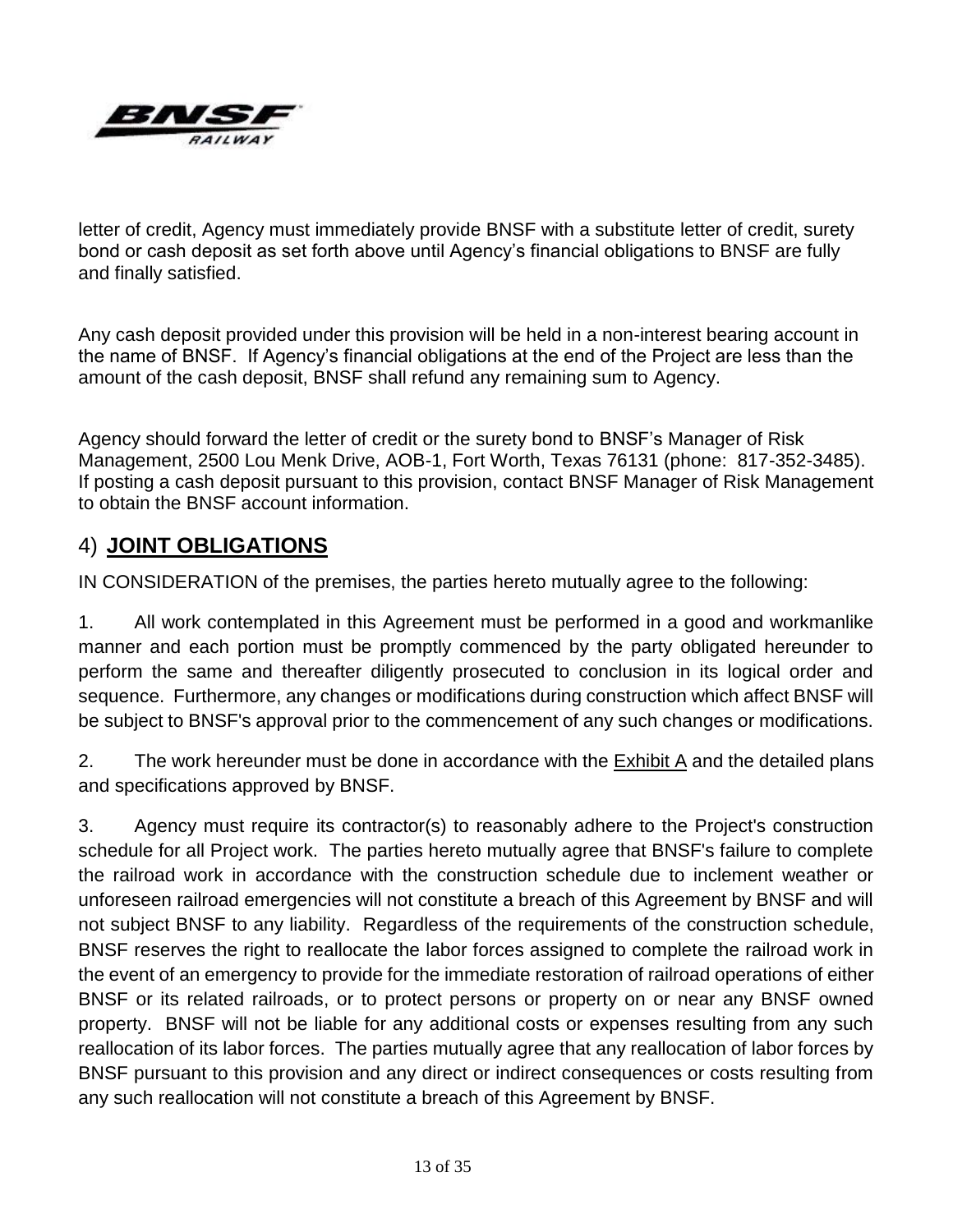

4. BNSF will have the right to stop construction work on the Project if any of the following events take place: (i) Agency (or any of its contractors) performs the Project work in a manner contrary to the plans and specifications approved by BNSF; (ii) Agency (or any of its contractors), in BNSF's opinion, prosecutes the Project work in a manner that is hazardous to BNSF property, facilities or the safe and expeditious movement of railroad traffic; (iii) the insurance described in the attached Exhibit C-1 is canceled during the course of the Project; or (iv) Agency fails to pay BNSF for the Temporary Construction License or the Easement pursuant to Article II, Section 1 of this Agreement. The work stoppage will continue until all necessary actions are taken by Agency or its contractor to rectify the situation to the satisfaction of BNSF's Division Engineer or until proof of additional insurance has been delivered to and accepted by BNSF. In the event of a breach of (i) this Agreement, (ii) the Temporary Construction License, or (iii) the Easement, BNSF may immediately terminate the Temporary Construction License or the Easement. Any such work stoppage under this provision will not give rise to any liability on the part of BNSF. BNSF's right to stop the work is in addition to any other rights BNSF may have including, but not limited to, actions or suits for damages or lost profits. In the event that BNSF desires to stop construction work on the Project, BNSF agrees to immediately notify the following individual in writing:

\_\_\_\_\_\_\_\_\_\_\_\_\_\_\_\_\_\_\_\_\_\_\_\_\_\_\_\_\_\_

\_\_\_\_\_\_\_\_\_\_\_\_\_\_\_\_\_\_\_\_\_\_\_\_\_\_\_\_\_\_

\_\_\_\_\_\_\_\_\_\_\_\_\_\_\_\_\_\_\_\_\_\_\_\_\_\_\_\_\_\_

\_\_\_\_\_\_\_\_\_\_\_\_\_\_\_\_\_\_\_\_\_\_\_\_\_\_\_\_\_\_

5. Agency must supervise and inspect the operations of all Agency contractors to ensure compliance with the plans and specifications approved by BNSF, the terms of this Agreement and all safety requirements of BNSF. If BNSF determines that proper supervision and inspection are not being performed by Agency personnel at any time during construction of the Project, BNSF has the right to stop construction (within or adjacent to its operating right-of-way). Construction of the Project will not proceed until Agency corrects the situation to BNSF's reasonable satisfaction. If BNSF feels the situation is not being corrected in an expeditious manner, BNSF will immediately notify \_\_\_\_\_\_\_\_ for appropriate corrective action.

6. Pursuant to this section and Article II, Section 6 herein, Agency must, reimburse BNSF in full for the **actual costs** of all work performed by BNSF under this Agreement (including taxes, such as applicable sales and use taxes, business and occupation taxes, and similar taxes), less BNSF's Share as set forth in Article IV, Section 6 herein. BNSF's Share must be paid upon completion of the Project.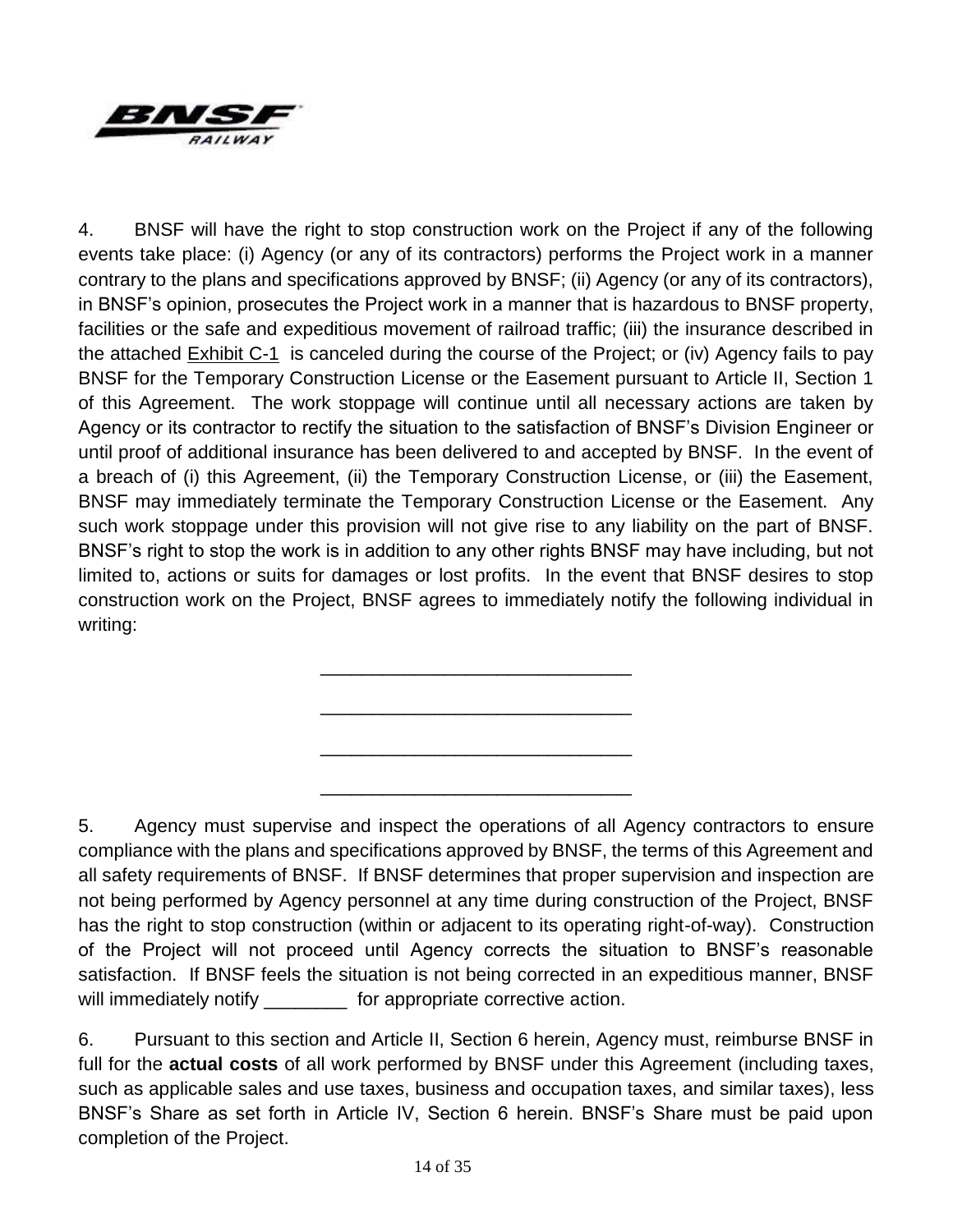

7. All expenses detailed in statements sent to Agency pursuant to Article II, Section 6 herein will comply with the terms and provisions of the Title 23 U.S. Code, Title 23 Code of Federal Regulations, and the Federal-Aid Policy Guide, U.S. Department of Transportation, as amended from time to time, which manual is hereby incorporated into and made a part of this Agreement by reference. The parties mutually agree that BNSF's preliminary engineering, design, and contract preparation costs described in Article II, Section 2 herein are part of the costs of the Project even though such work may have preceded the date of this Agreement.

8. The construction of the Project will not commence until Agency gives BNSF's Manager Public Projects thirty (30) days prior written notice of such commencement. The commencement notice will reference BNSF's file number <%Master.Agreement.ID%> and D.O.T. Crossing No. \_\_\_\_\_\_\_\_and must state the time that construction activities will begin.

9. In addition to the terms and conditions set forth elsewhere in this Agreement, BNSF and the Agency agree to the following terms upon completion of construction of the Project:

- **a)** Agency will own and be fully responsible for repairs, maintenance, future construction or reconstruction of the \_\_\_\_\_\_\_\_roadway, including the portion of roadway located between the tracks.
- b) Agency will maintain the elevation of the <u>comecanor</u> roadway approaches to match the elevation on the railroad track crossing surfaces and to be no more than three (3) inches above or six (6) inches below top-of-rail elevation at a distance measured thirty (30) feet from the nearest rail..
- c) Agency will maintain the advanced railroad crossing warning signs and pavement markings and agrees to hold harmless and indemnify BNSF for any claims, damages or losses, in whole or in part, caused by or due to the Agency's failure to maintain the advanced warning signs and markings or other requirements of the MUTCD.
- d) Agency will do nothing and permit nothing to be done in the maintenance of the \_\_\_\_\_\_\_\_roadway, which will interfere with or endanger facilities of BNSF.
	- a. (e) It is expressly understood by Agency and BNSF that any right to install utilities will be governed by a separate permit or license agreement between the parties hereto.
- e) BNSF will operate and maintain the Crossing Signal Equipment, Crossing Signal House, and the new crossing surface in proper condition. Agency must reimburse BNSF for the costs of maintaining the Crossing Signal Equipment, Crossing Signal House, and the new crossing surface within thirty (30) days of the date of any invoice for such costs. In the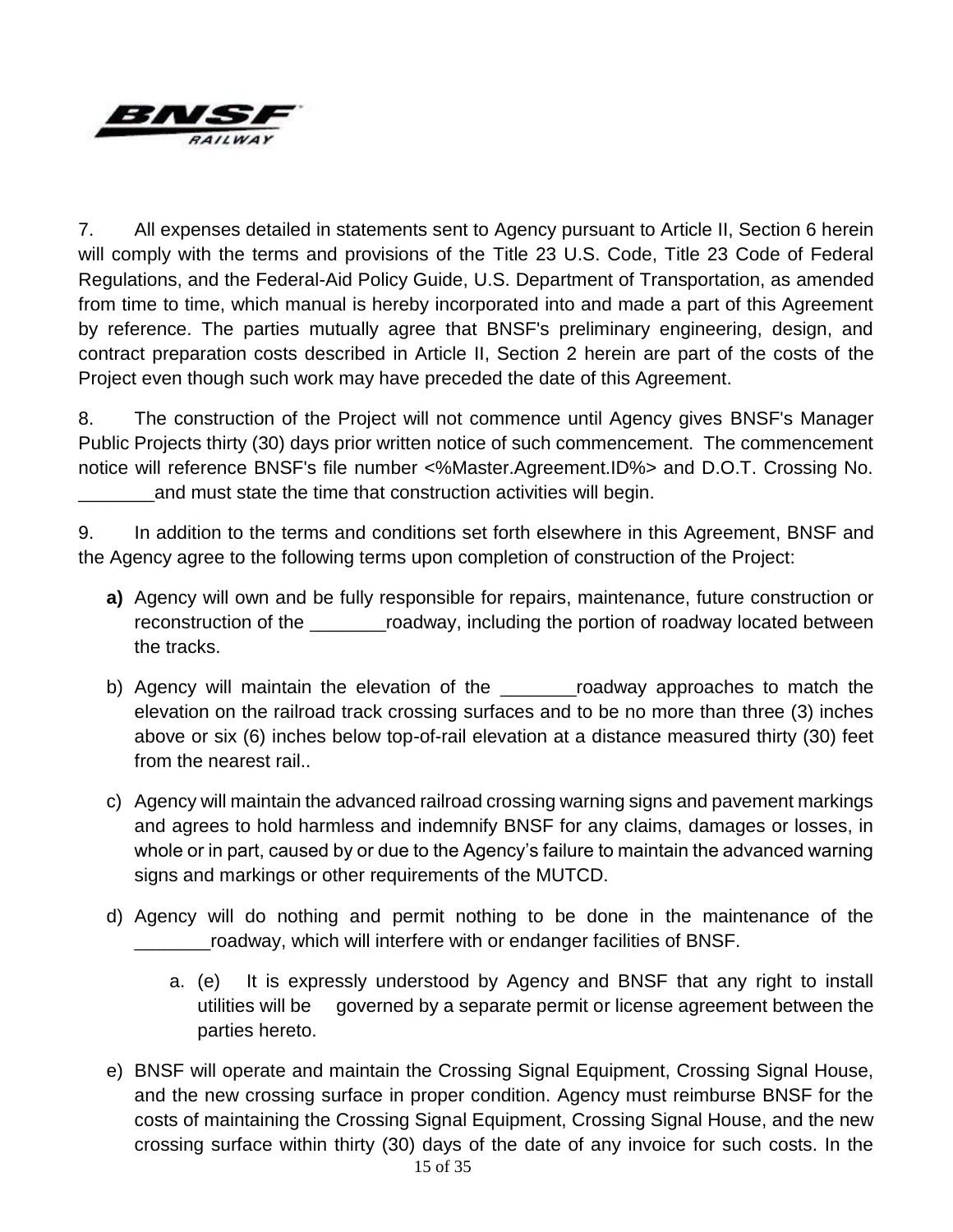

event the Agency fails to reimburse BNSF pursuant to this provision, finance charges will be assessed on any unpaid amounts pursuant to Article II, Section 6 above.

- f) Notwithstanding the preceding provision, if any regulations, ordinances, acts, rules or other laws subsequently passed or amended by the Agency or any other governmental or legislative authority increase the Agency's portion of maintenance cost under this Agreement, BNSF will receive the benefit of any such regulations, ordinances, acts, rules or other laws and the Agency's increased portion of maintenance costs will be incorporated into and made a part of this Agreement.
- g) If a railway or highway improvement project necessitates rearrangement, relocation, or alteration of the Crossing Signal Equipment, Crossing Signal House, or the new crossing installed hereunder, the costs for such rearrangement, relocation or alteration will be the responsibility of the party requesting such changes.
- h) If any of the Crossing Signal Equipment is partially or wholly destroyed, then such repair and/or replacement costs must be distributed among the parties as follows:
- i) In the event the BNSF's sole negligence destroys or damages the Crossing Signal Equipment and/or the Crossing Signal House, BNSF must, at its sole cost and expense, replace or repair such Crossing Signal Equipment and/or Crossing Signal House.
- j) In the event the Crossing Signal Equipment is damaged or destroyed by any other cause, Agency must reimburse BNSF for the costs to replace or repair such Crossing Signal Equipment and/or Crossing Signal House.
- k) If the Crossing Signal Equipment and/or Crossing Signal House installed hereunder cannot, through age, be maintained, or by virtue of its obsolescence, requires replacement, the cost of installation of the new crossing signal equipment and/or new crossing signal house will be negotiated by the parties hereto on the basis of the current Federal Aid Railroad Signal Program participation and applicable Agency at the time of such replacement is warranted.

## OR

If the Crossing Signal Equipment and/or Crossing Signal House installed hereunder cannot, through age, be maintained, or by virtue of its obsolescence, requires replacement, the cost of installation of the new crossing signal equipment and/or new crossing signal house will be paid by the Agency.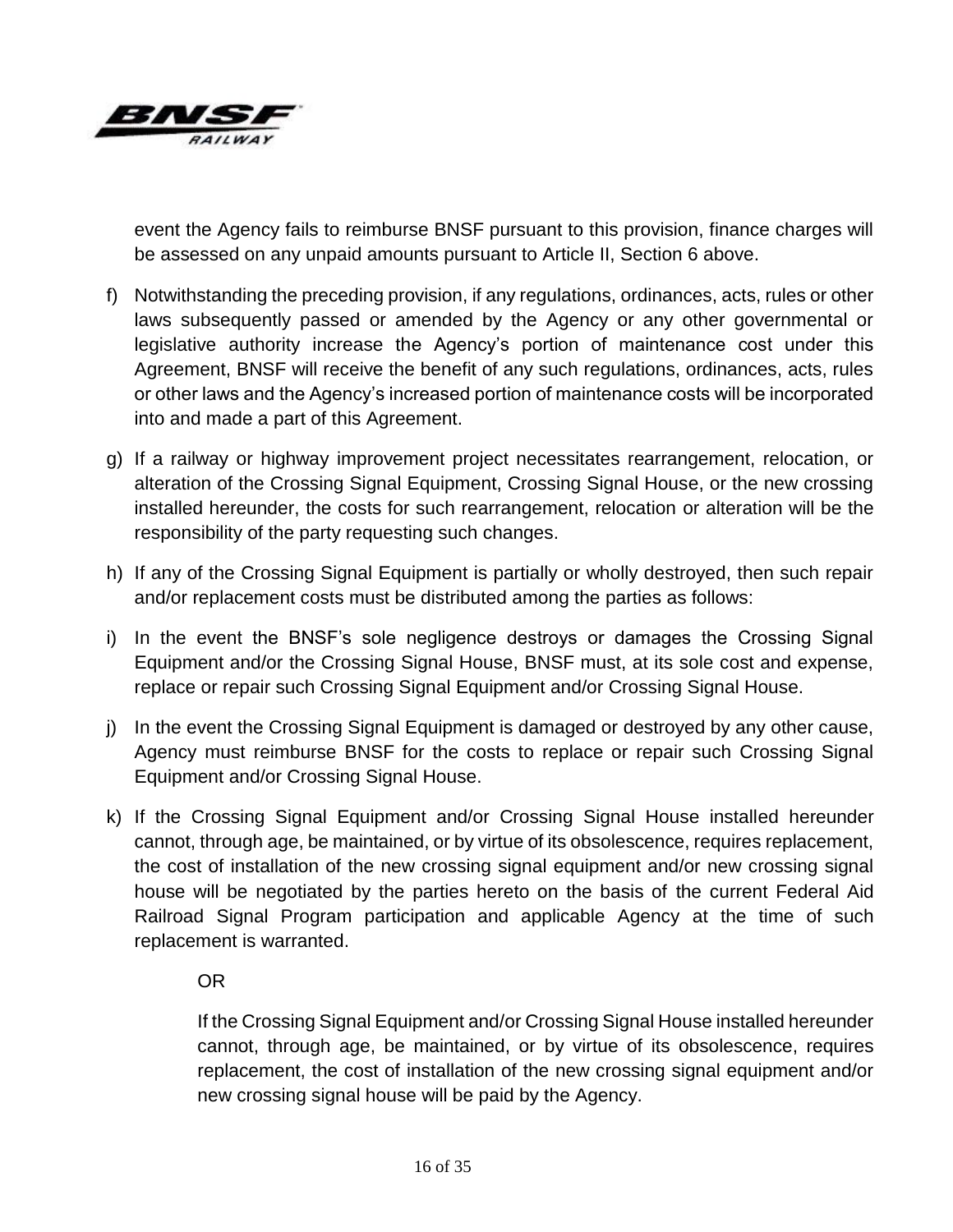

- l) BNSF will operate and maintain, at its expense, the necessary relays and other materials required to preempt the highway traffic control signals with the grade crossing warning devices.
- m) BNSF will operate and maintain, at its expense, the railroad crossing warning devices up to the contact terminals in the interface box.
- n) Agency will own, operate and maintain, at its expense, the highway traffic control signals up to and including connection to the contact terminals in the interface box including all necessary cable and conduit.

10. Agency must notify and obtain prior authorization from BNSF's Manager of Public Projects before entering BNSF's right-of-way for **Inspection and Maintenance** purposes and the BNSF Manager of Public Projects will determine if flagging is required. If the construction work hereunder is contracted, Agency must require its prime contractor(s) to comply with the obligations set forth in Exhibit C and Exhibit C-1, as the same may be revised from time to time. Agency will be responsible for its contractor(s) compliance with such obligations.

11. Any books, papers, records and accounts of the parties hereto relating to the work hereunder or the costs or expenses for labor and material connected with the construction will at all reasonable times be open to inspection and audit by the agents and authorized representatives of the parties hereto, as well as the State of **Figure 20** and the Federal Highway Administration, for a period of three (3) years from the date of final BNSF invoice under this Agreement.

12. The covenants and provisions of this Agreement are binding upon and inure to the benefit of the successors and assigns of the parties hereto. Notwithstanding the preceding sentence, neither party hereto may assign any of its rights or obligations hereunder without the prior written consent of the other party.

13. In the event construction of the Project does not commence within \_\_\_\_\_\_\_\_\_\_months of the Effective Date, this Agreement will become null and void.

14. Neither termination nor expiration of this Agreement will release either party from any liability or obligation under this Agreement, whether of indemnity or otherwise, resulting from any acts, omissions or events happening prior to the date of termination or expiration.

15. To the maximum extent possible, each provision of this Agreement will be interpreted in such a manner as to be effective and valid under applicable law. If any provision of this Agreement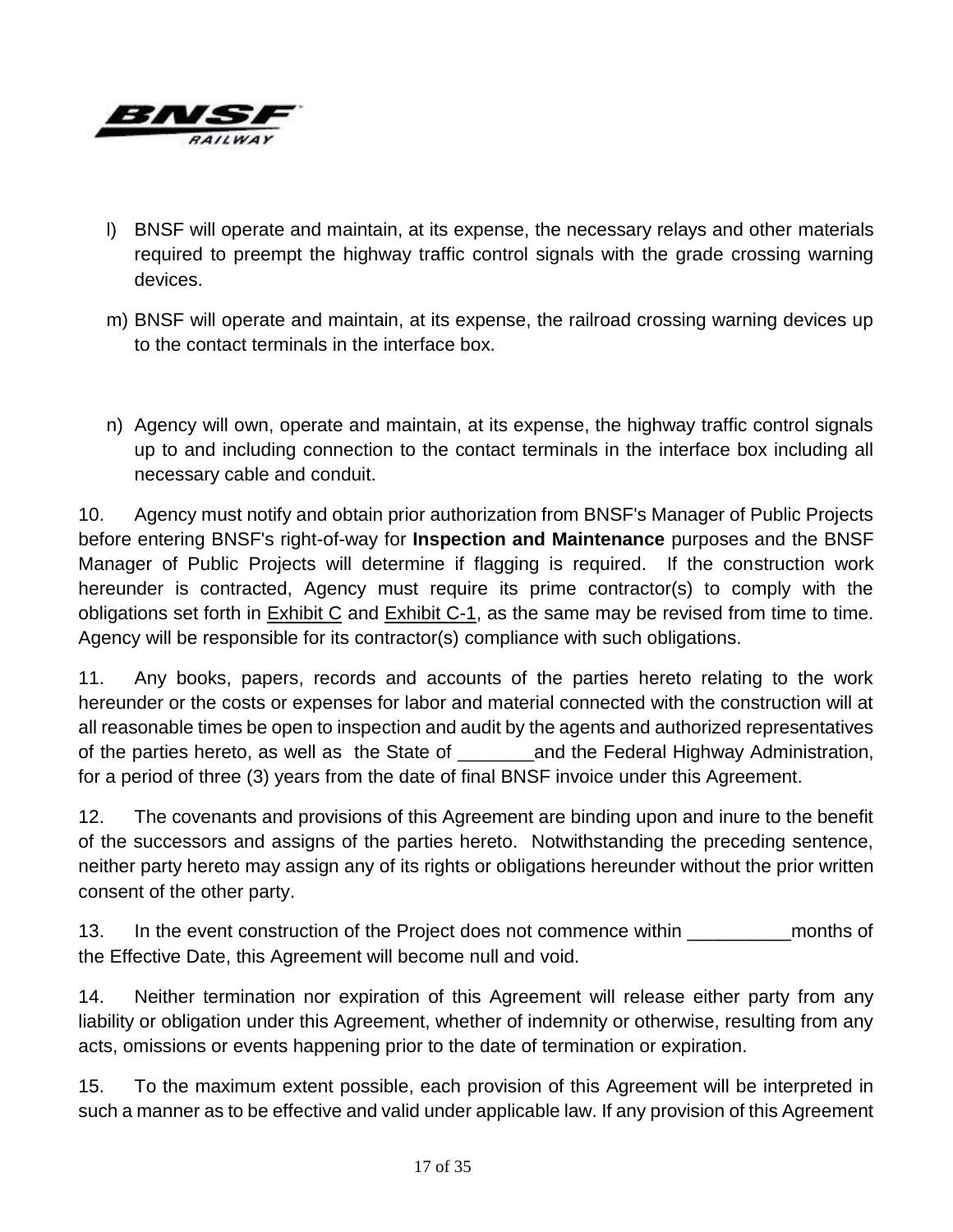

is prohibited by, or held to be invalid under, applicable law, such provision will be ineffective solely to the extent of such prohibition or invalidity and the remainder of the provision will be enforceable.

16. This Agreement (including exhibits and other documents, manuals, etc. incorporated herein) is the full and complete agreement between BNSF and Agency with respect to the subject matter herein and supersedes any and all other prior agreements between the parties hereto.

17. Any notice provided for herein or concerning this Agreement must be in writing and will be deemed sufficiently given when sent by certified mail, return receipt requested, to the parties at the following addresses:

| <b>BNSF:</b> | <b>BNSF's Manager Public Projects</b> |  |  |  |  |
|--------------|---------------------------------------|--|--|--|--|
|              |                                       |  |  |  |  |
|              |                                       |  |  |  |  |
|              |                                       |  |  |  |  |
| Agency:      |                                       |  |  |  |  |
|              |                                       |  |  |  |  |

\_\_\_\_\_\_\_\_\_\_\_\_\_\_\_\_\_\_\_\_\_\_\_\_\_\_\_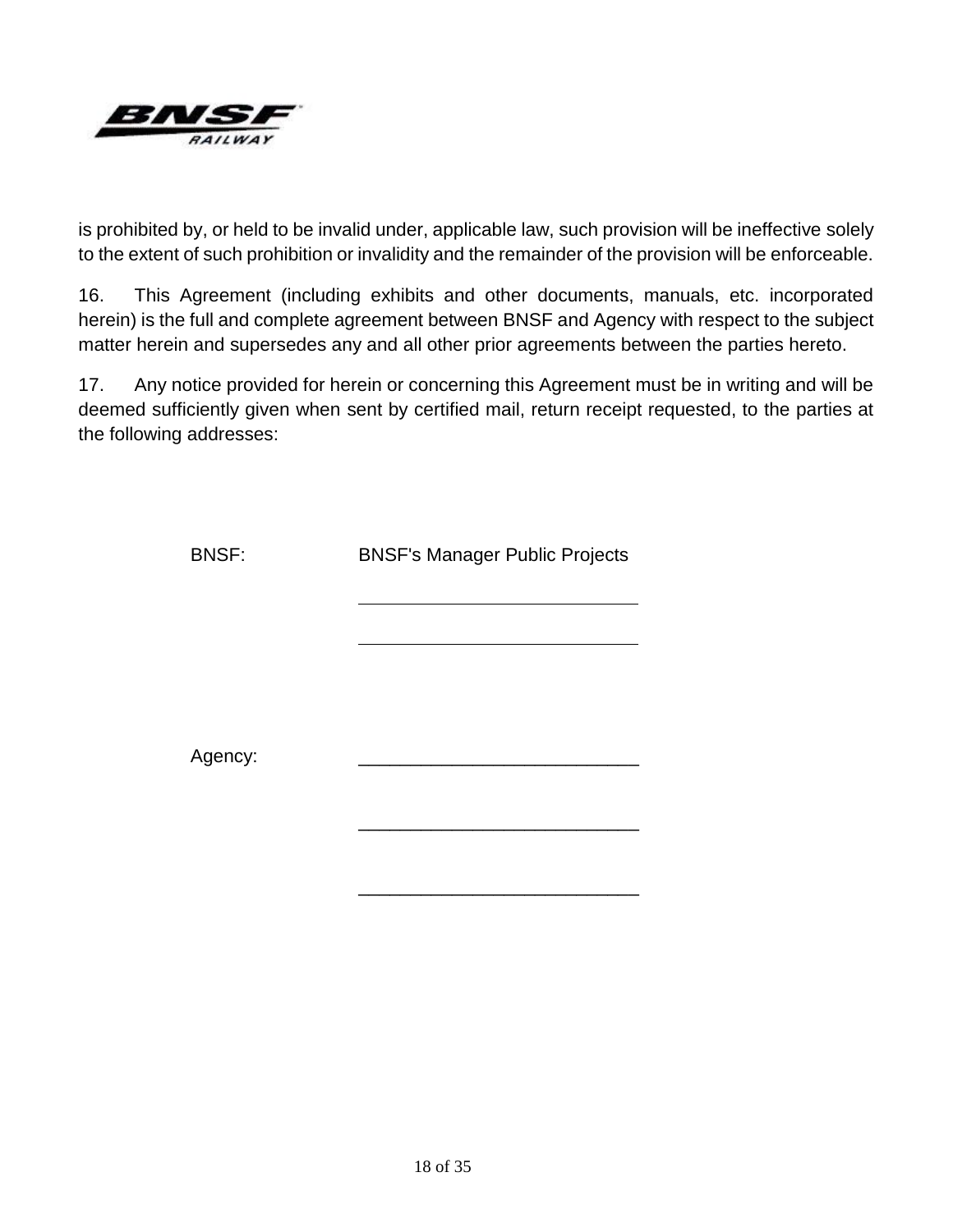

IN WITNESS WHEREOF, the parties hereto have caused this Agreement to be executed and attested by its duly qualified and authorized officials as of the day and year first above written.

## **BNSF RAILWAY COMPANY**

By:

Printed Name:

Title:

\_\_\_\_\_\_\_\_\_\_\_\_\_\_\_\_\_\_\_\_\_\_\_\_\_\_\_

\_\_\_\_\_\_\_\_\_\_\_\_\_\_\_\_\_\_\_\_\_\_\_\_\_\_\_

WITNESS:

**AGENCY**

 $\overline{\phantom{a}}$ 

WITNESS: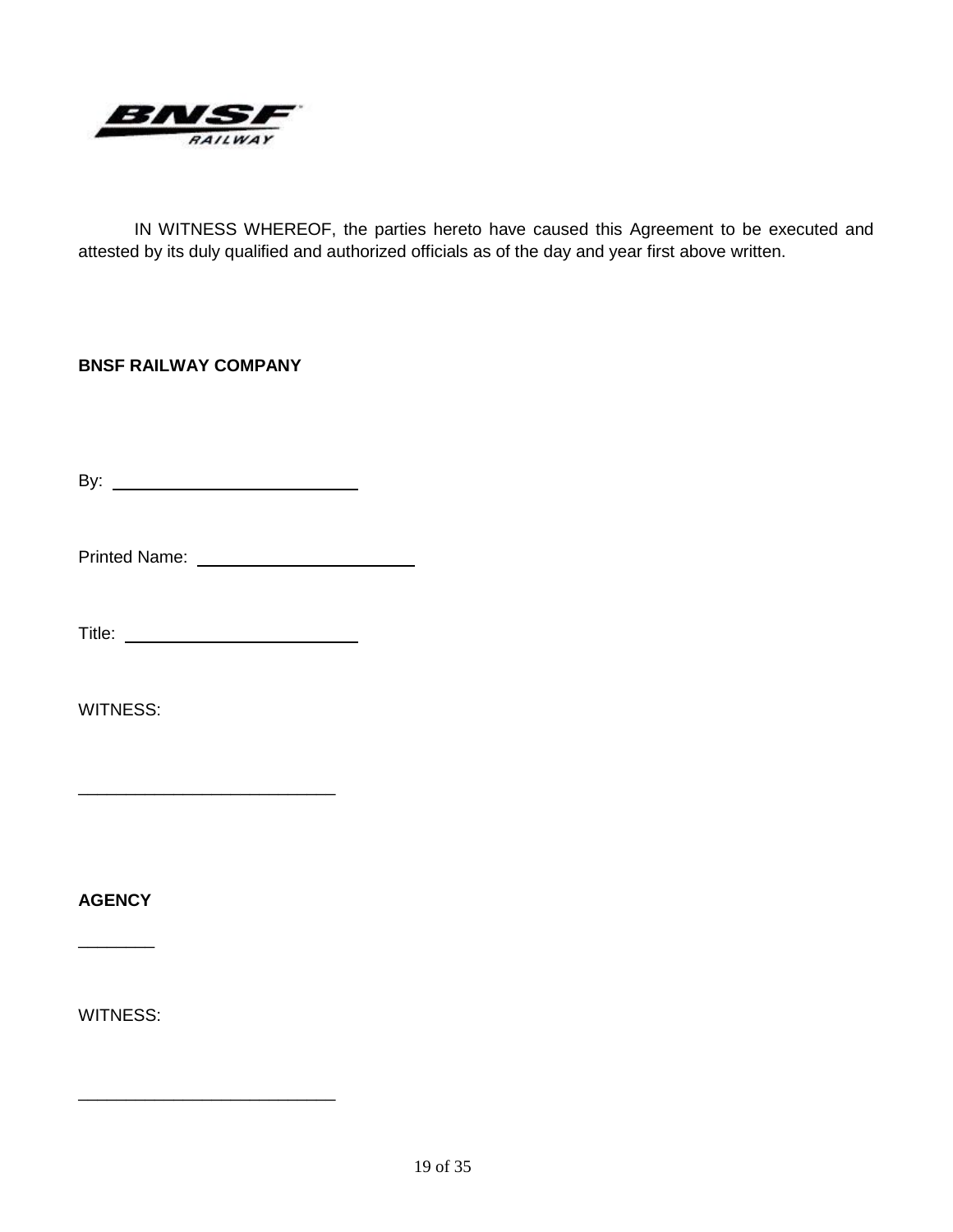

By:

Printed Name:

Title: \_\_\_\_\_\_\_\_\_\_\_\_\_\_\_\_\_\_\_\_\_\_\_\_\_\_\_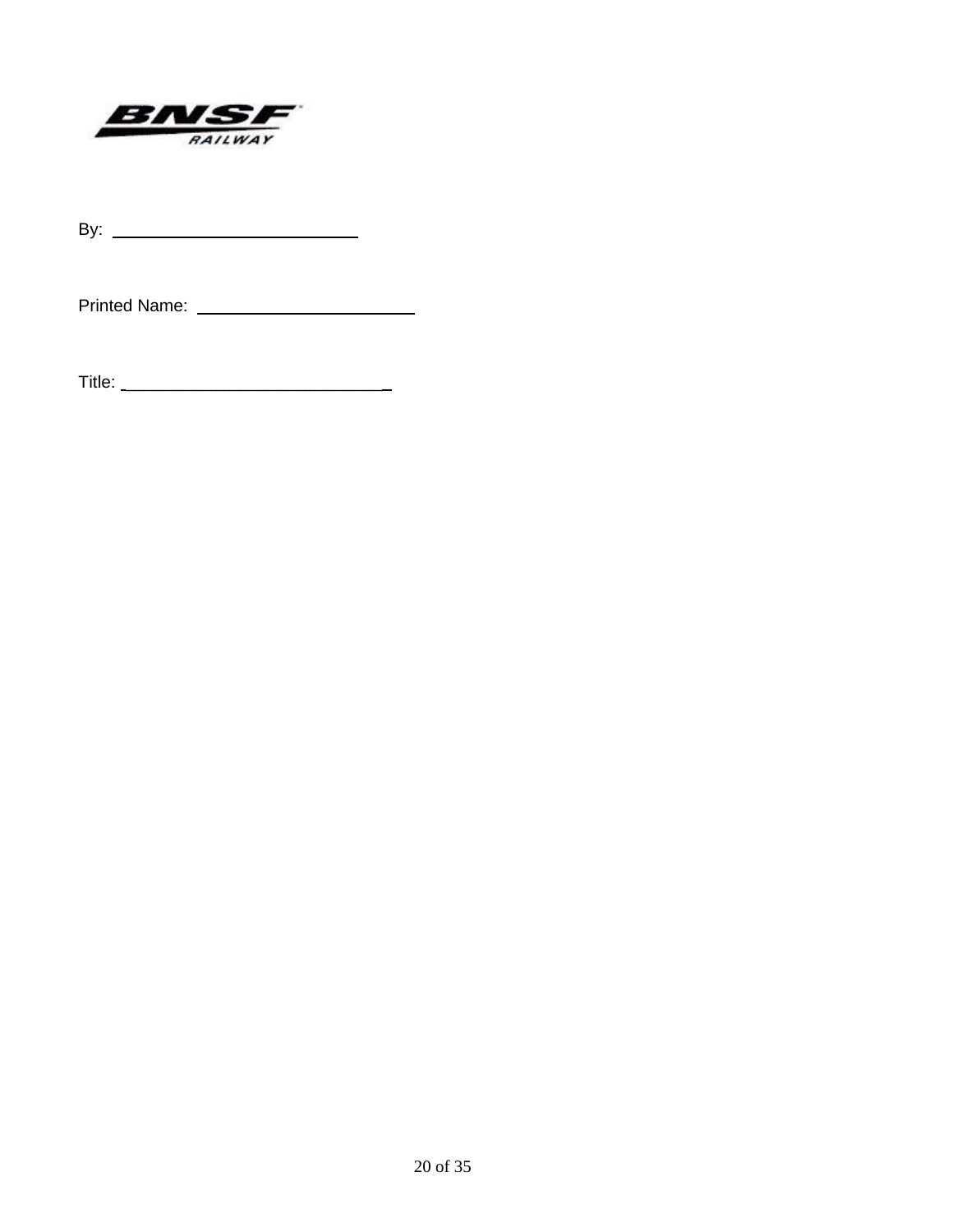

## **Exhibit A-1**

[Insert cross-hatched drawing of the Temporary Construction License and Structure]

**[BARTLETT AND WEST TO PREPARE EXHIBIT A]**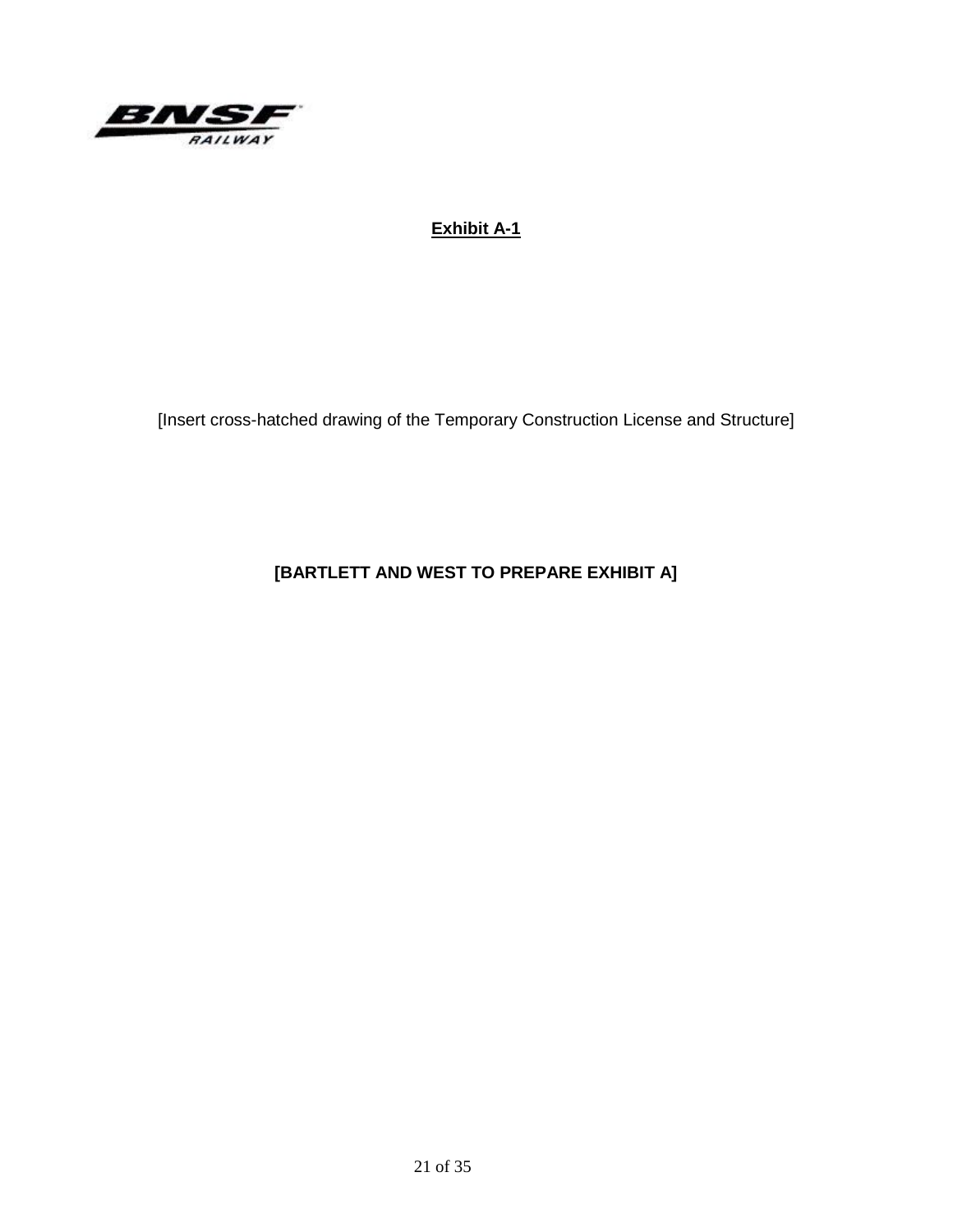

## **EXHIBIT "B"**

#### **EASEMENT AGREEMENT**

FOR \_\_\_\_\_\_\_\_\_\_\_\_\_\_\_\_\_\_\_\_\_\_\_\_\_\_\_\_\_

(C&M Agreement)

**THIS EASEMENT AGREEMENT FOR** \_\_\_\_\_\_\_\_\_\_\_\_\_\_\_\_\_ ("**Easement Agreement**") is made and entered into as of the day of **and the set of the set of the day of the set of the set of the set of the set of the set of the set of the set of the set of the set of the set of the set of the set of the set of the set** between **BNSF RAILWAY COMPANY**, a Delaware corporation ("**Grantor**"), and \_\_\_\_\_\_\_\_\_\_\_\_\_\_\_\_\_\_\_\_\_\_\_\_\_\_, a \_\_\_\_\_\_\_\_\_\_\_\_\_\_\_\_\_\_\_\_\_\_\_ ("**Grantee**").

A. Grantor owns or controls certain real property situated at or near the vicinity of \_\_\_\_\_\_\_\_\_\_\_\_\_\_\_\_\_\_\_\_\_\_\_, County of \_\_\_\_\_\_\_\_\_\_\_\_\_, State of \_\_\_\_\_\_\_\_\_, at Mile Post \_\_\_\_\_\_\_\_\_\_, [Project # \_\_\_\_\_\_\_\_\_\_\_], as described or depicted on **Exhibit "A"** attached hereto and made a part hereof (the "**Premises**").

B. Grantor and Grantee have entered into that certain Construction and Maintenance Agreement dated as of \_\_\_\_\_\_\_\_\_\_\_\_\_\_\_\_\_\_\_\_\_\_\_\_\_\_\_\_\_\_\_\_\_\_\_\_\_\_ concerning improvements on or near the Premises (the "**C&M Agreement**").

C. Grantee has requested that Grantor grant to Grantee an easement over the Premises for the Easement Purpose (as defined below).

D. Grantor has agreed to grant Grantee such easement, subject to the terms and conditions set forth in this Easement and in the C&M Agreement incorporated herein as if fully set forth in this instrument which terms shall be in full force and effect for purposes of this Easement even if the C&M Agreement is, for whatever reason, no longer in effect.

**NOW, THEREFORE**, for and in consideration of the foregoing recitals which are incorporated herein, the mutual promises contained herein, and other good and valuable consideration, the receipt and sufficiency of which are hereby acknowledged, the parties agree as follows:

#### **Section 1 Granting of Easement.**

1.1 Easement Purpose. The "**Easement Purpose**" shall be for the purposes set forth in the C&M Agreement.

Any improvements to be constructed in connection with the Easement Purpose are referred to herein as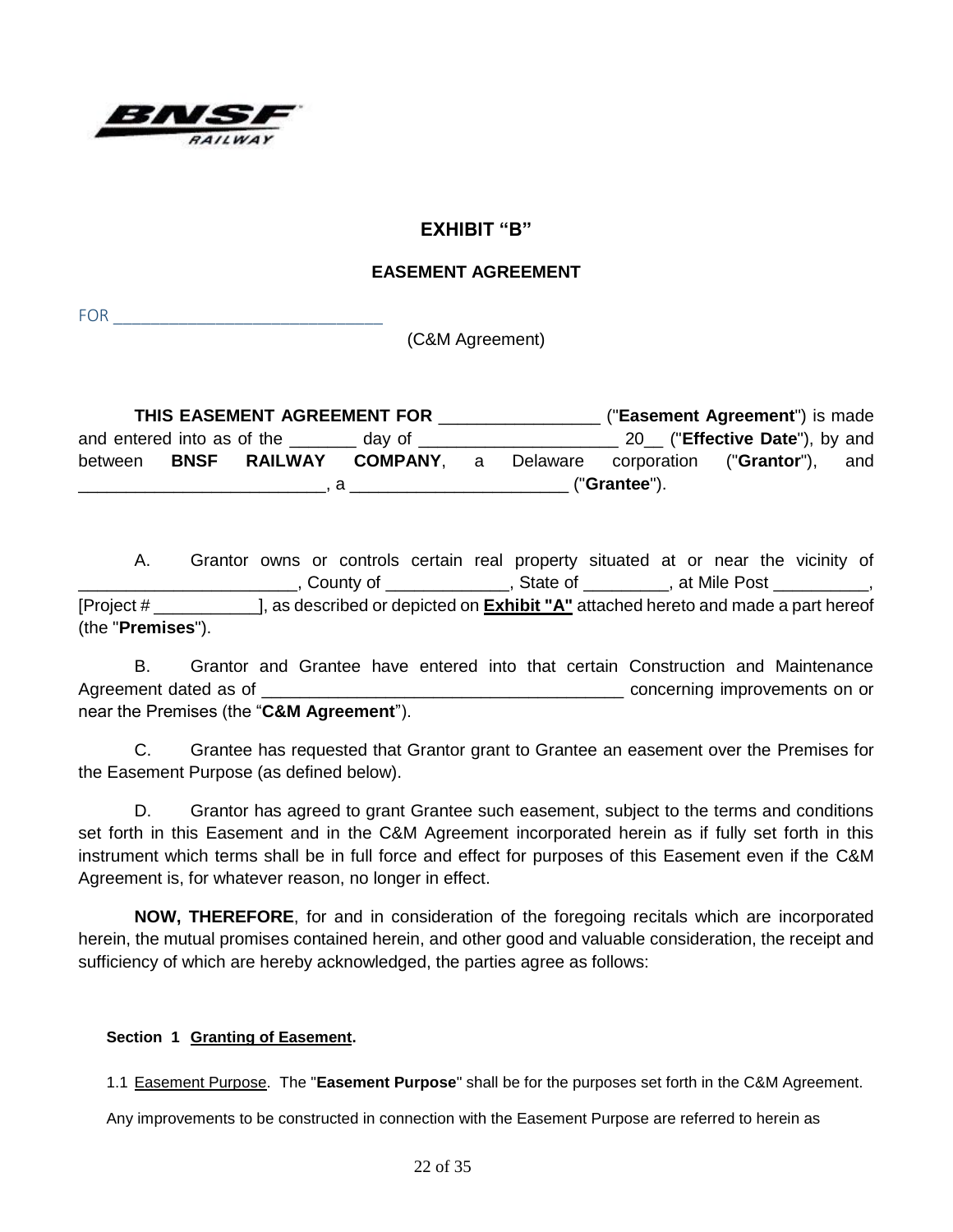

"**Improvements**" and shall be constructed, located, configured and maintained by Grantee in strict accordance with the terms of this Easement Agreement and the C&M Agreement.

1.2 Grant. Grantor does hereby grant unto Grantee a non-exclusive easement ("**Easement**") over the Premises for the Easement Purpose and for no other purpose. The Easement is granted subject to any and all restrictions, covenants, easements, licenses, permits, leases and other encumbrances of whatsoever nature whether or not of record, if any, relating to the Premises and subject to all with all applicable federal, state and local laws, regulations, ordinances, restrictions, covenants and court or administrative decisions and orders, including Environmental Laws (defined below) and zoning laws (collectively, "**Laws**"),. Grantor may not make any alterations or improvements or perform any maintenance or repair activities within the Premises except in accordance with the terms and conditions of the C&M Agreement.

1.3 Reservations by Grantor. Grantor excepts and reserves the right, to be exercised by Grantor and any other parties who may obtain written permission or authority from Grantor:

- (a) to install, construct, maintain, renew, repair, replace, use, operate, change, modify and relocate any existing pipe, power, communication, cable, or utility lines and appurtenances and other facilities or structures of like character (collectively, "**Lines**") upon, over, under or across the Premises;
- (b) to install, construct, maintain, renew, repair, replace, use, operate, change, modify and relocate any tracks or additional facilities or structures upon, over, under or across the Premises; and
- (c) to use the Premises in any manner as the Grantor in its sole discretion deems appropriate, provided Grantor uses all commercially reasonable efforts to avoid material interference with the use of the Premises by Grantee for the Easement Purpose.

**Section 2 Term of Easement**. The term of the Easement, unless sooner terminated under provisions of this Easement Agreement, shall be perpetual.

**Section 3 No Warranty of Any Conditions of the Premises.** Grantee acknowledges that Grantor has made no representation whatsoever to Grantee concerning the state or condition of the Premises, or any personal property located thereon, or the nature or extent of Grantor's ownership interest in the Premises. Grantee has not relied on any statement or declaration of Grantor, oral or in writing, as an inducement to entering into this Easement Agreement, other than as set forth herein. GRANTOR HEREBY DISCLAIMS ANY REPRESENTATION OR WARRANTY, WHETHER EXPRESS OR IMPLIED, AS TO THE DESIGN OR CONDITION OF ANY PROPERTY PRESENT ON OR CONSTITUTING THE PREMISES, ITS MERCHANTABILITY OR FITNESS FOR ANY PARTICULAR PURPOSE, THE QUALITY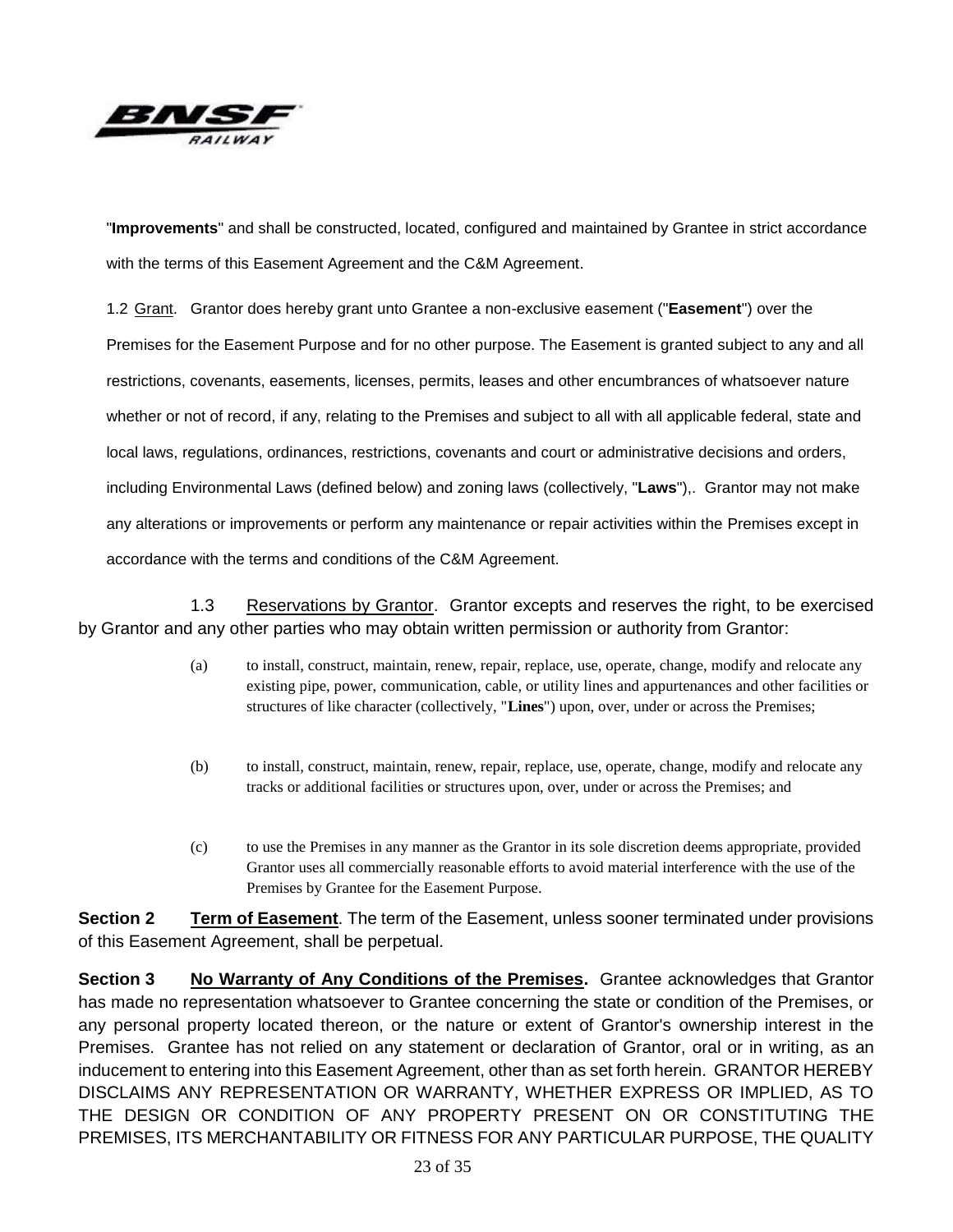

OF THE MATERIAL OR WORKMANSHIP OF ANY SUCH PROPERTY, OR THE CONFORMITY OF ANY SUCH PROPERTY TO ITS INTENDED USES. GRANTOR SHALL NOT BE RESPONSIBLE TO GRANTEE OR ANY OF GRANTEE'S CONTRACTORS FOR ANY DAMAGES RELATING TO THE DESIGN, CONDITION, QUALITY, SAFETY, MERCHANTABILITY OR FITNESS FOR ANY PARTICULAR PURPOSE OF ANY PROPERTY PRESENT ON OR CONSTITUTING THE PREMISES, OR THE CONFORMITY OF ANY SUCH PROPERTY TO ITS INTENDED USES. GRANTEE ACCEPTS ALL RIGHTS GRANTED UNDER THIS EASEMENT AGREEMENT IN THE PREMISES IN AN "AS IS, WHERE IS" AND "WITH ALL FAULTS" CONDITION, AND SUBJECT TO ALL LIMITATIONS ON GRANTOR'S RIGHTS, INTERESTS AND TITLE TO THE PREMISES. Grantee has inspected or will inspect the Premises, and enters upon Grantor's rail corridor and property with knowledge of its physical condition and the danger inherent in Grantor's rail operations on or near the Premises. Grantee acknowledges that this Easement Agreement does not contain any implied warranties that Grantee or Grantee's Contractors (as hereinafter defined) can successfully construct or operate the Improvements.

**Section 4 Nature of Grantor's Interest in the Premises.** GRANTOR DOES NOT WARRANT ITS TITLE TO THE PREMISES NOR UNDERTAKE TO DEFEND GRANTEE IN THE PEACEABLE POSSESSION OR USE THEREOF. NO COVENANT OF QUIET ENJOYMENT IS MADE. In case of the eviction of Grantee by anyone owning or claiming title to or any interest in the Premises, or by the abandonment by Grantor of the affected rail corridor, Grantor shall not be liable to refund Grantee any compensation paid hereunder.

**Section 5 Improvements.** Grantee shall take, in a timely manner, all actions necessary and proper to the lawful establishment, construction, operation, and maintenance of the Improvements, including such actions as may be necessary to obtain any required permits, approvals or authorizations from applicable governmental authorities. Any and all cuts and fills, excavations or embankments necessary in the construction, maintenance, or future alteration of the Improvements shall be made and maintained in such manner, form and extent as will provide adequate drainage of and from the adjoining lands and premises of the Grantor; and wherever any such fill or embankment shall or may obstruct the natural and pre-existing drainage from such lands and premises of the Grantor, the Grantee shall construct and maintain such culverts or drains as may be requisite to preserve such natural and pre-existing drainage, and shall also wherever necessary, construct extensions of existing drains, culverts or ditches through or along the premises of the Grantor, such extensions to be of adequate sectional dimensions to preserve the present flowage of drainage or other waters, and of materials and workmanship equally as good as those now existing. In the event any construction, repair, maintenance, work or other use of the Premises by Grantee will affect any Lines, fences, buildings, improvements or other facilities (collectively, "**Other Improvements**"), Grantee will be responsible at Grantee's sole risk to locate and make any adjustments necessary to such Other Improvements. Grantee must contact the owner(s) of the Other Improvements notifying them of any work that may damage these Other Improvements and/or interfere with their service and obtain the owner's written approval prior to so affecting the Other Improvements. Grantee must mark all Other Improvements on the Plans and Specifications and mark such Other Improvements in the field in order to verify their locations. Grantee must also use all reasonable methods when working on or near Grantor property to determine if any Other Improvements (fiber optic, cable, communication or otherwise)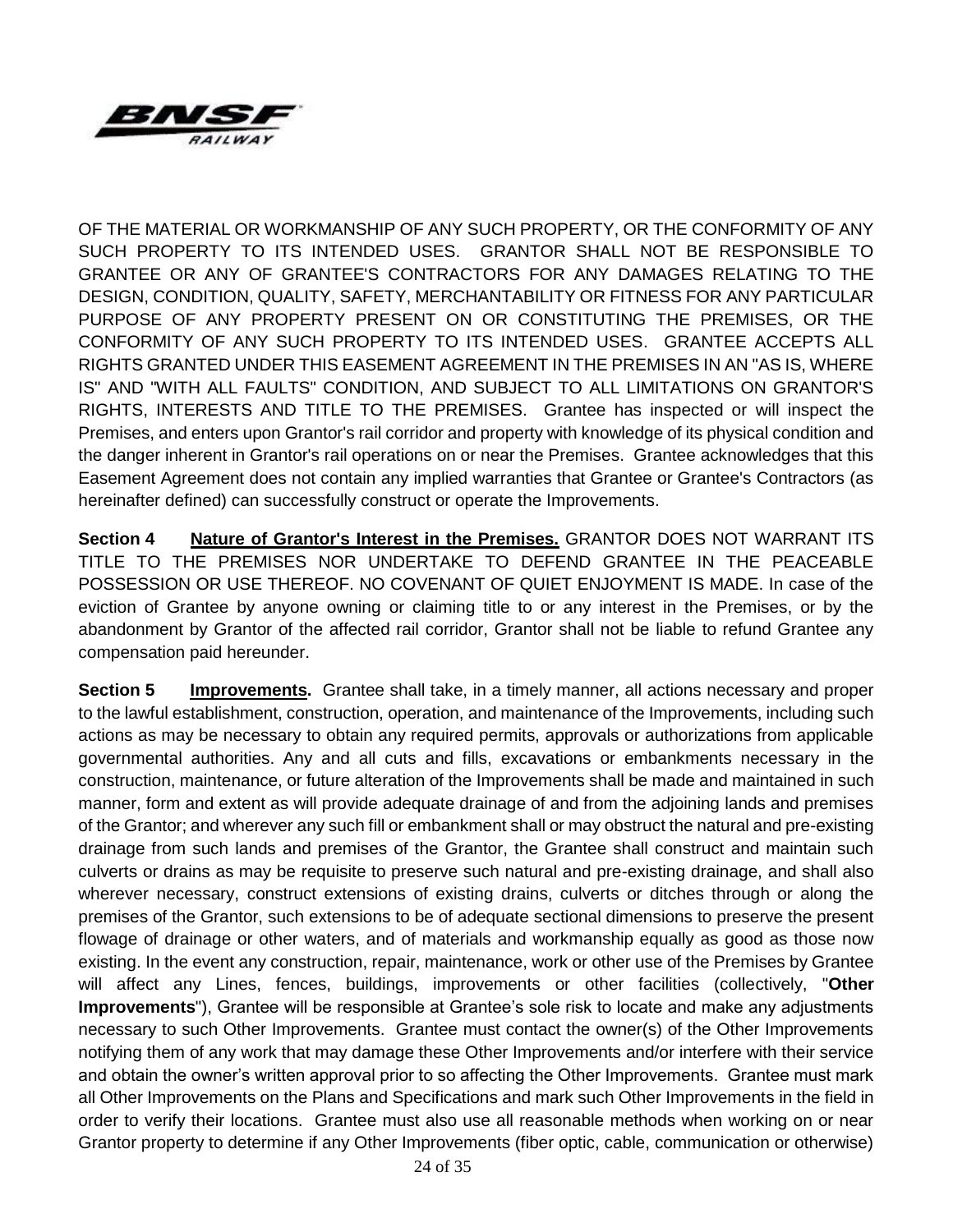

may exist. The Grantee agrees to keep the above-described premises free and clear from combustible materials and to cut and remove or cause to be cut and removed at its sole expense all weeds and vegetation on said premises, said work of cutting and removal to be done at such times and with such frequency as to comply with Grantee and local laws and regulations and abate any and all hazard of fire.

**Section 6 Taxes and Recording Fees**. Grantee shall pay when due any taxes, assessments or other charges (collectively, "**Taxes**") levied or assessed upon the Improvements by any governmental or quasigovernmental body or any Taxes levied or assessed against Grantor or the Premises that are attributable to the Improvements. Grantee agrees to purchase, affix and cancel any and all documentary stamps in the amount prescribed by statute, and to pay any and all required transfer taxes, excise taxes and any and all fees incidental to recordation of the Memorandum of Easement. In the event of Grantee's failure to do so, if Grantor shall become obligated to do so, Grantee shall be liable for all costs, expenses and judgments to or against Grantor, including all of Grantor's legal fees and expenses.

## **Section 7 Environmental.**

7.1 Compliance with Environmental Laws. Grantee shall strictly comply with all federal, state and local environmental Laws in its use of the Premises, including, but not limited to, the Resource Conservation and Recovery Act, as amended (RCRA), the Clean Water Act, the Oil Pollution Act, the Hazardous Materials Transportation Act, the Comprehensive Environmental Response, Compensation and Liability Act (CERCLA) and the Toxic Substances Control Act (collectively referred to as the "**Environmental Laws**"). Grantee shall not maintain a "treatment," "storage," "transfer" or "disposal" facility, or "underground storage tank," as those terms are defined by Environmental Laws, on the Premises. Grantee shall not handle, transport, release or suffer the release of "hazardous waste" or "hazardous substances", as "hazardous waste" and "hazardous substances" may now or in the future be defined by any Environmental Laws.

7.2 Notice of Release. Grantee shall give Grantor immediate notice to Grantor's Resource Operations Center at (800) 832-5452 of any release of hazardous substances on or from the Premises, violation of Environmental Laws, or inspection or inquiry by governmental authorities charged with enforcing Environmental Laws with respect to Grantee's use of the Premises. Grantee shall use its best efforts to promptly respond to any release on or from the Premises. Grantee also shall give Grantor immediate notice of all measures undertaken on behalf of Grantee to investigate, remediate, respond to or otherwise cure such release or violation.

7.3 Remediation of Release. In the event that Grantor has notice from Grantee or otherwise of a release or violation of Environmental Laws which occurred or may occur during the term of this Easement Agreement, Grantor may require Grantee, at Grantee's sole risk and expense, to take timely measures to investigate, remediate, respond to or otherwise cure such release or violation affecting the Premises. If during the construction or subsequent maintenance of the Improvements, soils or other materials considered to be environmentally contaminated are exposed, Grantee will remove and safely dispose of said contaminated soils. Determination of soils contamination and applicable disposal procedures thereof, will be made only by an agency having the capacity and authority to make such a determination.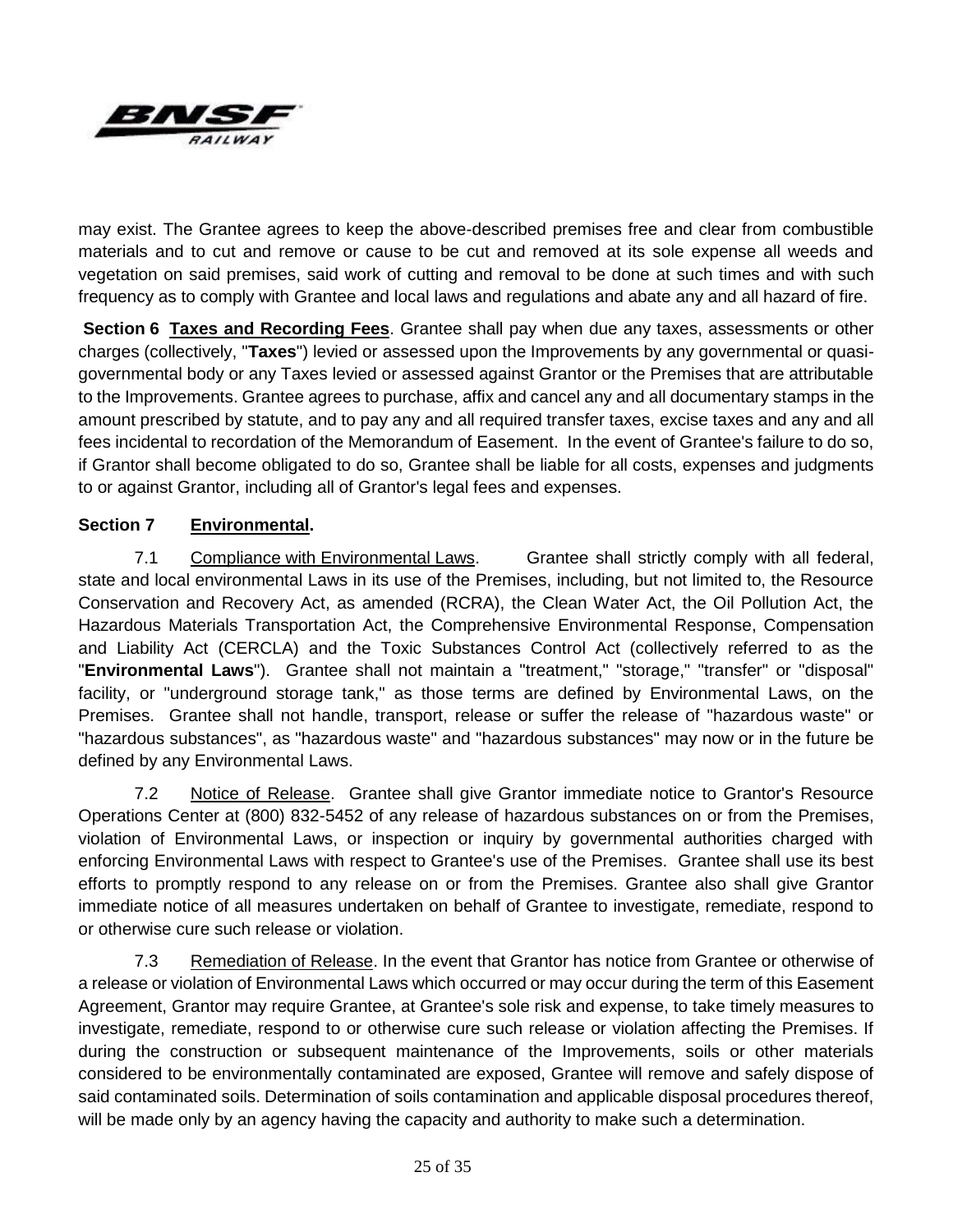

7.4 Preventative Measures. Grantee shall promptly report to Grantor in writing any conditions or activities upon the Premises known to Grantee which create a risk of harm to persons, property or the environment and shall take whatever action is necessary to prevent injury to persons or property arising out of such conditions or activities; provided, however, that Grantee's reporting to Grantor shall not relieve Grantee of any obligation whatsoever imposed on it by this Easement Agreement. Grantee shall promptly respond to Grantor's request for information regarding said conditions or activities.

7.5 Evidence of Compliance. Grantee agrees periodically to furnish Grantor with proof satisfactory to Grantor that Grantee is in compliance with this **Section 7**. Should Grantee not comply fully with the above-stated obligations of this **Section 7**, notwithstanding anything contained in any other provision hereof, Grantor may, at its option, terminate this Easement Agreement by serving five (5) days' notice of termination upon Grantee. Upon termination, Grantee shall remove the Improvements and restore the Premises as provided in **Section 9**.

## **Section 8 Default and Termination**.

8.1 Grantor's Performance Rights. If at any time Grantee, or Grantee's Contractors, fails to properly perform its obligations under this Easement Agreement, Grantor, in its sole discretion, may: (i) seek specific performance of the unperformed obligations, or (ii) at Grantee's sole cost, may arrange for the performance of such work as Grantor deems necessary for the safety of its rail operations, activities and property, or to avoid or remove any interference with the activities or property of Grantor, or anyone or anything present on the rail corridor or property with the authority or permission of Grantor. Grantee shall promptly reimburse Grantor for all costs of work performed on Grantee's behalf upon receipt of an invoice for such costs. Grantor's failure to perform any obligations of Grantee or Grantee's Contractors shall not alter the liability allocation set forth in this Easement Agreement.

8.2 Abandonment. Grantor may, at its option, terminate this Easement Agreement by serving five (5) days' notice in writing upon Grantee if Grantee should abandon or cease to use the Premises for the Easement Purpose. Any waiver by Grantor of any default or defaults shall not constitute a waiver of the right to terminate this Easement Agreement for any subsequent default or defaults, nor shall any such waiver in any way affect Grantor's ability to enforce any section of this Easement Agreement.

8.3 Effect of Termination or Expiration. Neither termination nor expiration will release Grantee from any liability or obligation under this Easement, whether of indemnity or otherwise, resulting from any acts, omissions or events happening prior to the date of termination or expiration, or, if later, the date the Premises are restored as required by **Section 9**.

8.4 Non-exclusive Remedies. The remedies set forth in this **Section 8** shall be in addition to, and not in limitation of, any other remedies that Grantor may have under the C&M Agreement, at law or in equity.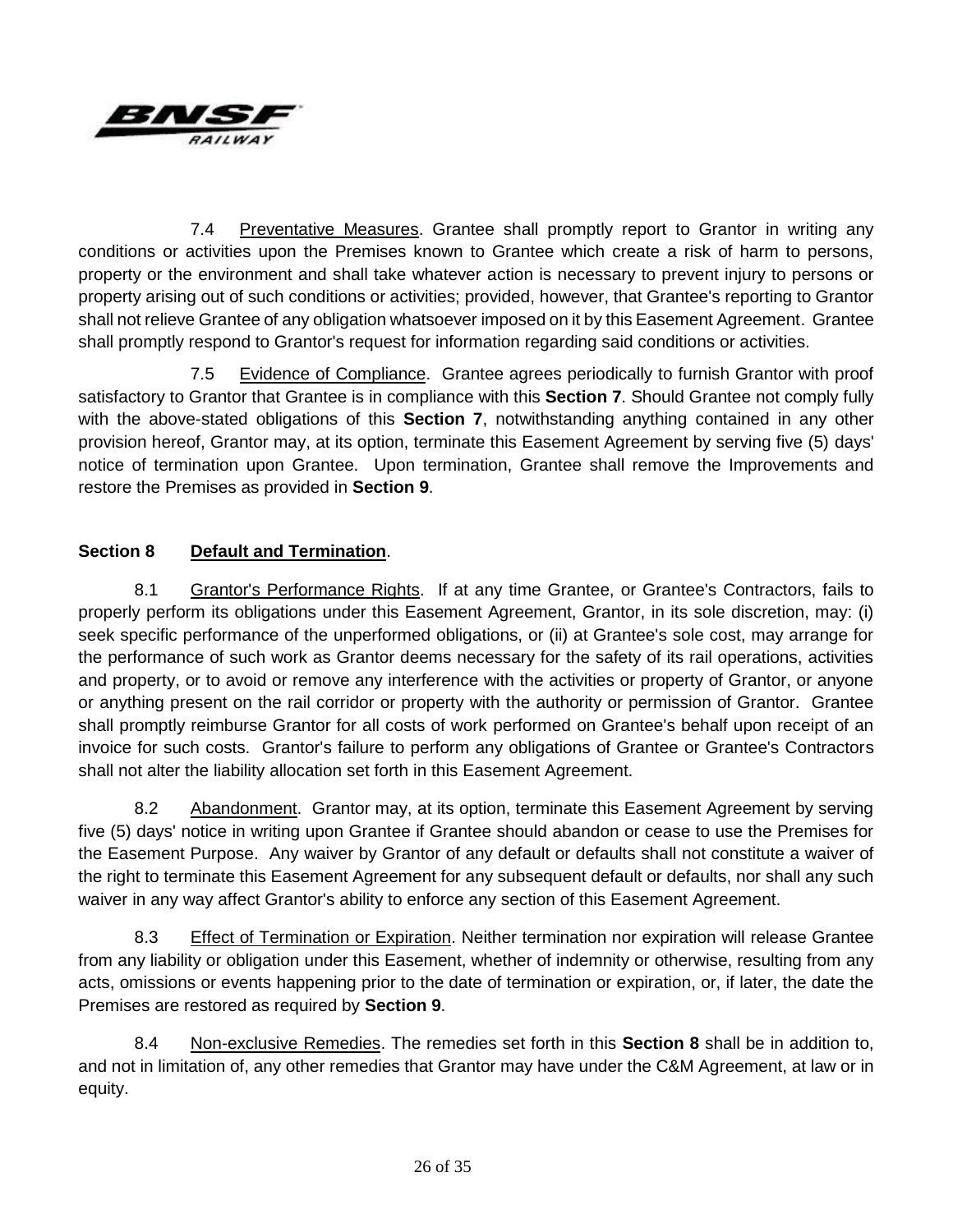

#### **Section 9 Surrender of Premises.**

#### **9.1 Removal of Improvements and Restoration. Upon termination of this Easement Agreement, whether by abandonment of the Easement or by the exercise of Grantor's termination rights hereunder, Grantee shall, at its sole cost and expense, immediately perform the following:**

- (a) remove all or such portion of Grantee's Improvements and all appurtenances thereto from the Premises, as Grantor directs at Grantor's sole discretion;
- (b) repair and restore any damage to the Premises arising from, growing out of, or connected with Grantee's use of the Premises;
- (c) remedy any unsafe conditions on the Premises created or aggravated by Grantee; and
- (d) leave the Premises in the condition which existed as of the Effective Date.

9.2 Limited License for Entry. If this Easement Agreement is terminated, Grantor may direct Grantee to undertake one or more of the actions set forth above, at Grantee's sole cost, in which case Grantee shall have a limited license to enter upon the Premises to the extent necessary to undertake the actions directed by Grantor. The terms of this limited license include all of Grantee's obligations under this Easement Agreement. Termination will not release Grantee from any liability or obligation under this Easement Agreement, whether of indemnity or otherwise, resulting from any acts, omissions or events happening prior to the date of termination, or, if later, the date when Grantee's Improvements are removed and the Premises are restored to the condition that existed as of the Effective Date. If Grantee fails to surrender the Premises to Grantor upon any termination of the Easement, all liabilities and obligations of Grantee hereunder shall continue in effect until the Premises are surrendered.

**Section 10 Liens**. Grantee shall promptly pay and discharge any and all liens arising out of any construction, alterations or repairs done, suffered or permitted to be done by Grantee on the Premises or attributable to Taxes that are the responsibility of Grantee pursuant to **Section 6**. Grantor is hereby authorized to post any notices or take any other action upon or with respect to the Premises that is or may be permitted by Law to prevent the attachment of any such liens to any portion of the Premises; provided, however, that failure of Grantor to take any such action shall not relieve Grantee of any obligation or liability under this **Section 10** or any other section of this Easement Agreement.

**Section 11 Tax Exchange**. Grantor may assign its rights (but not its obligations) under this Easement Agreement to Goldfinch Exchange Company LLC, an exchange intermediary, in order for Grantor to effect an exchange under Section 1031 of the Internal Revenue Code. In such event, Grantor shall provide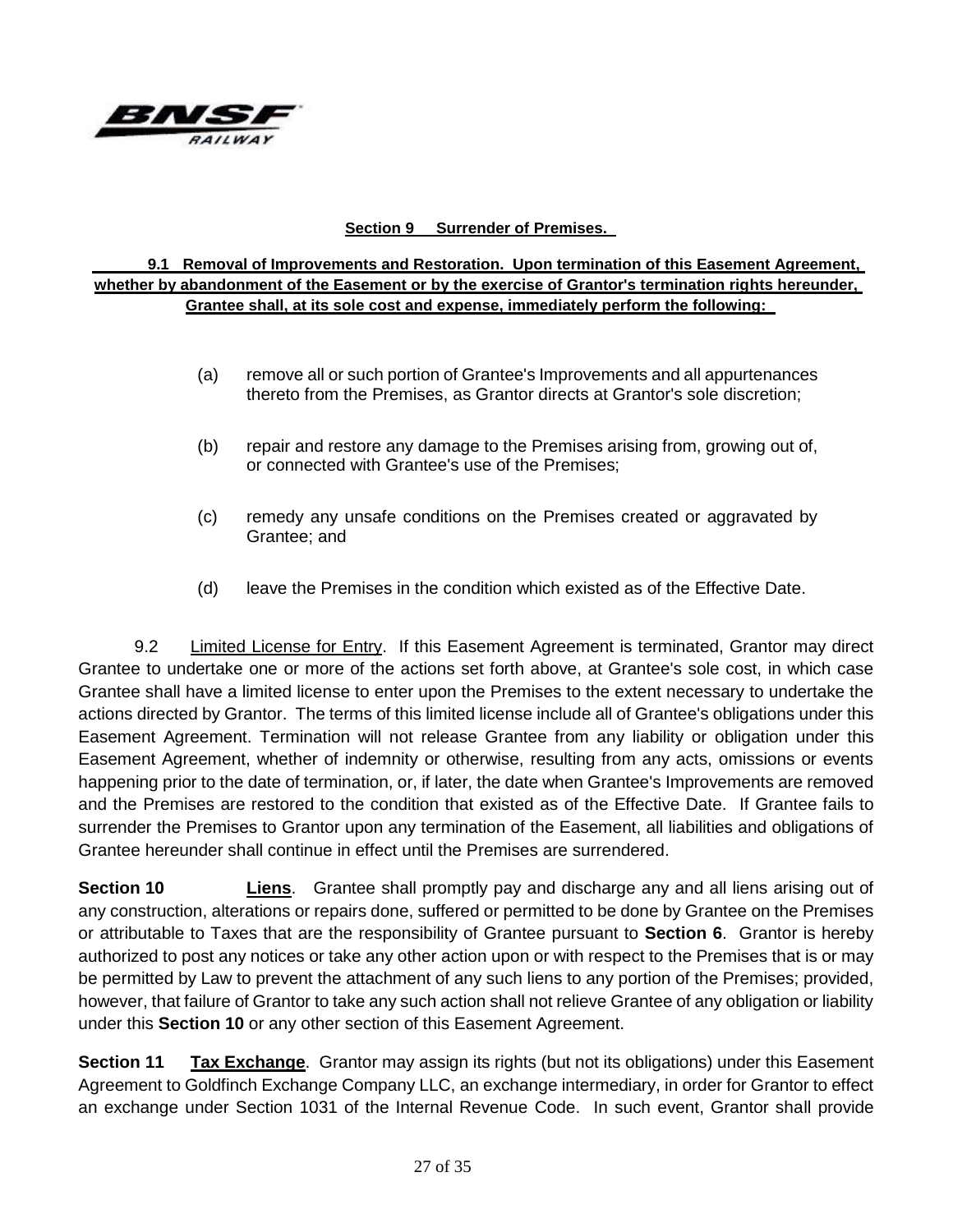

Grantee with a Notice of Assignment, attached as Exhibit C, and Grantee shall execute an acknowledgement of receipt of such notice.

**Section 12 Notices**. Any notice required or permitted to be given hereunder by one party to the other shall be delivered in the manner set forth in the C&M Agreement. Notices to Grantor under this Easement shall be delivered to the following address: BNSF Railway Company, Real Estate Department, 2500 Lou Menk Drive, Ft. Worth, TX 76131, Attn: Permits, or such other address as Grantor may from time to time direct by notice to Grantee.

**Section 13 Recordation**. It is understood and agreed that this Easement Agreement shall not be in recordable form and shall not be placed on public record and any such recording shall be a breach of this Easement Agreement. Grantor and Grantee shall execute a Memorandum of Easement in the form attached hereto as **Exhibit "B"** (the "**Memorandum of Easement**") subject to changes required, if any, to conform such form to local recording requirements. The Memorandum of Easement shall be recorded in the real estate records in the county where the Premises are located. If a Memorandum of Easement is not executed by the parties and recorded as described above within \_\_\_\_\_ days of the Effective Date, Grantor shall have the right to terminate this Easement Agreement upon notice to Grantee.

## **Section 14 Miscellaneous**.

14.1 All questions concerning the interpretation or application of provisions of this Easement Agreement shall be decided according to the substantive Laws of the State of **[Texas]** without regard to conflicts of law provisions.

14.2 In the event that Grantee consists of two or more parties, all the covenants and agreements of Grantee herein contained shall be the joint and several covenants and agreements of such parties. This instrument and all of the terms, covenants and provisions hereof shall inure to the benefit of and be binding upon each of the parties hereto and their respective legal representatives, successors and assigns and shall run with and be binding upon the Premises.

14.3 If any action at law or in equity is necessary to enforce or interpret the terms of this Easement Agreement, the prevailing party or parties shall be entitled to reasonable attorneys' fees, costs and necessary disbursements in addition to any other relief to which such party or parties may be entitled.

14.4 If any provision of this Easement Agreement is held to be illegal, invalid or unenforceable under present or future Laws, such provision will be fully severable and this Easement Agreement will be construed and enforced as if such illegal, invalid or unenforceable provision is not a part hereof, and the remaining provisions hereof will remain in full force and effect. In lieu of any illegal, invalid or unenforceable provision herein, there will be added automatically as a part of this Easement Agreement a provision as similar in its terms to such illegal, invalid or unenforceable provision as may be possible and be legal, valid and enforceable.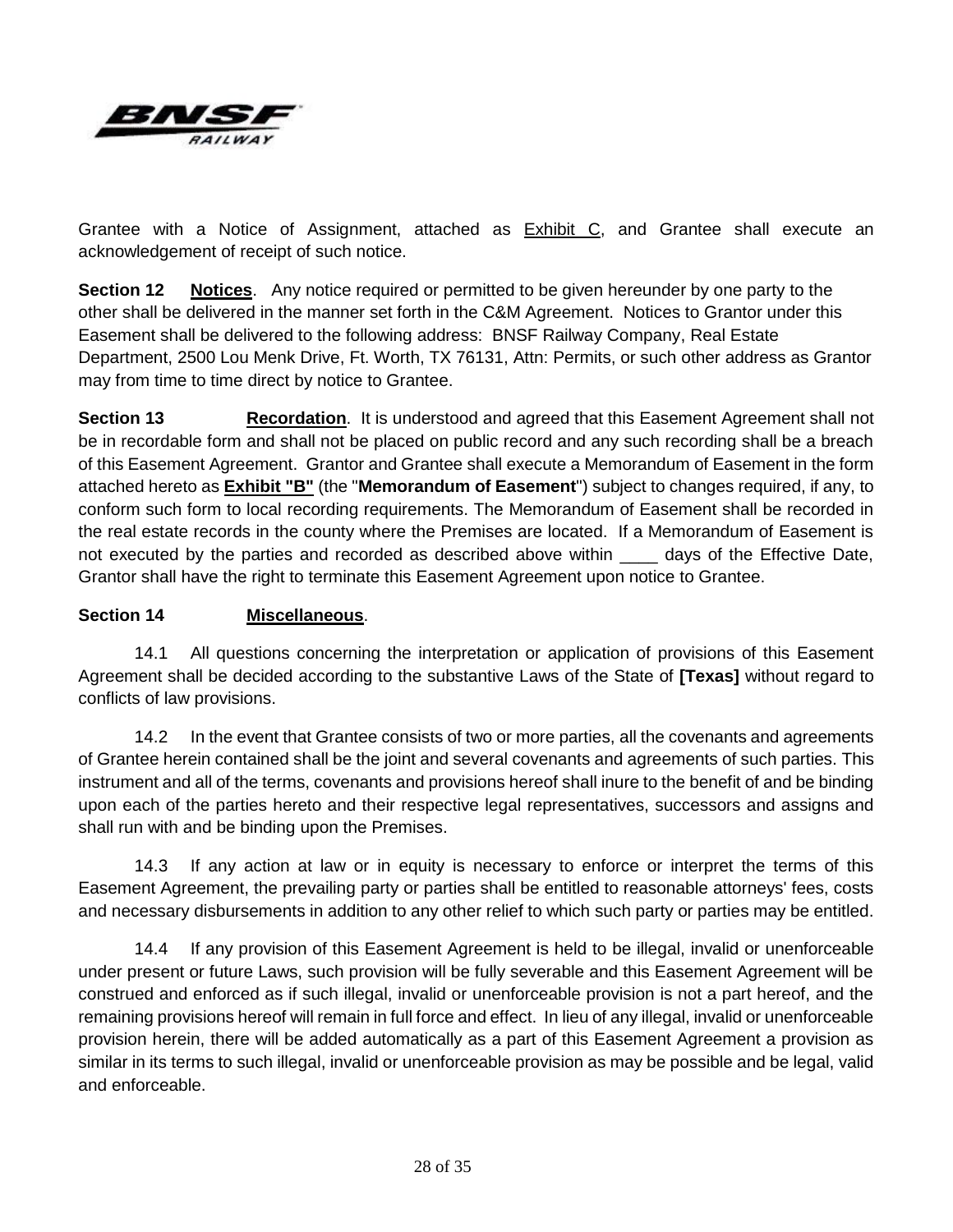

14.5 This Easement Agreement and the C&M Agreement, which is incorporated herein, is the full and complete agreement between Grantor and Grantee with respect to all matters relating to Grantee's use of the Premises, and supersedes any and all other agreements between the parties hereto relating to Grantee's use of the Premises as described herein. However, nothing herein is intended to terminate any surviving obligation of Grantee or Grantee's obligation to defend and hold Grantor harmless in any prior written agreement between the parties.

14.6 Time is of the essence for the performance of this Easement Agreement.

**Section 15. Administrative Fee.** Grantee acknowledges that a material consideration for this agreement, without which it would not be made, is the agreement between Grantee and Grantor, that the Grantee shall pay upon return of this Easement Agreement signed by Grantee to Grantor's Broker a processing fee in the amount of \$2,000.00 over and above the agreed upon acquisition price. Said fee shall be made payable to BNSF Railway Company by a separate check.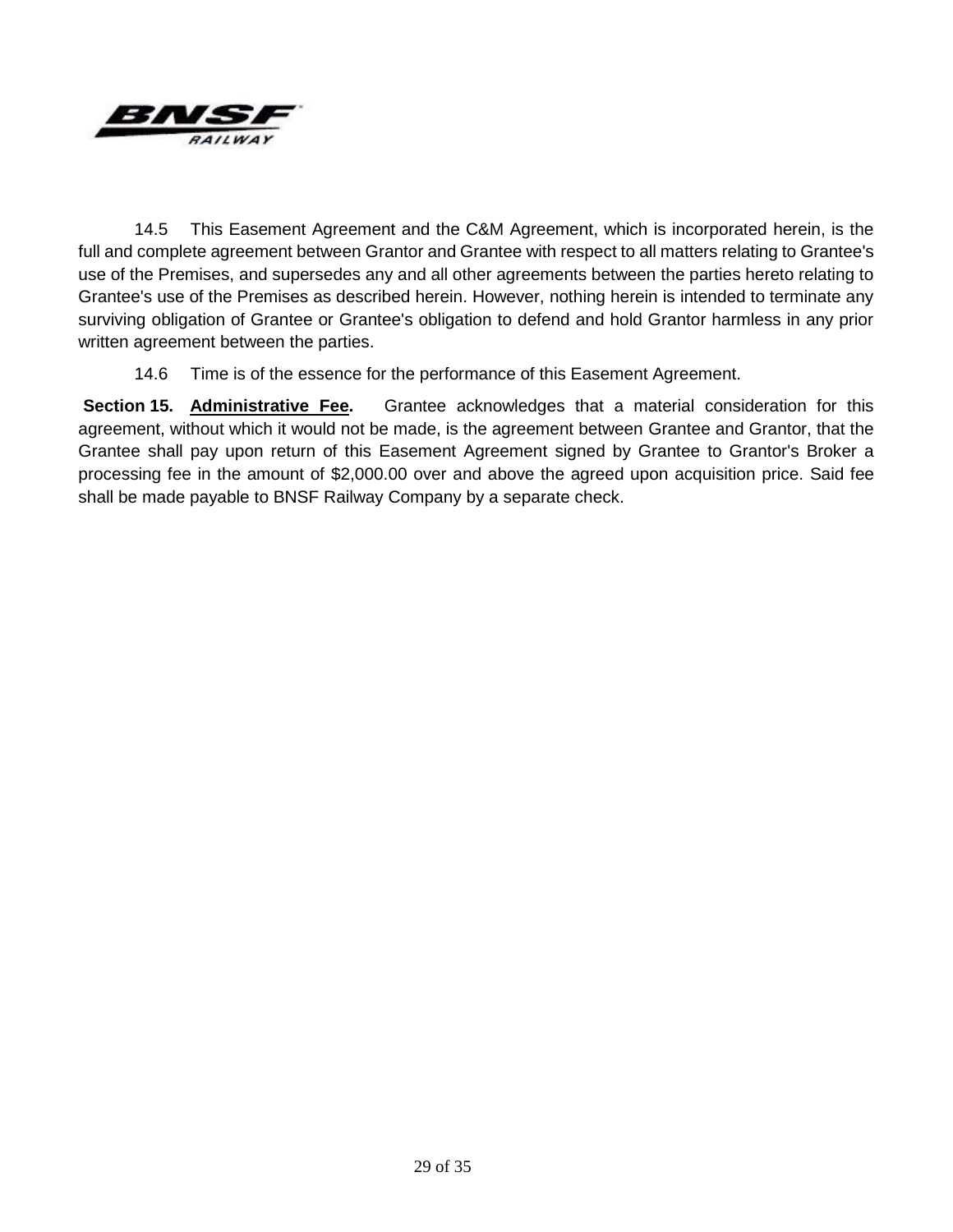

Witness the execution of this Easement Agreement as of the date first set forth above.

**GRANTOR:**

**BNSF RAILWAY COMPANY**, a Delaware corporation

By: <u> 1980 - Andrea Brand, Amerikaansk politiker (</u>

Name: when the contract of the contract of the contract of the contract of the contract of the contract of the contract of the contract of the contract of the contract of the contract of the contract of the contract of the

Title: <u>\_\_\_\_\_\_\_\_\_\_\_\_\_\_\_\_\_\_\_\_\_\_\_\_\_\_\_\_\_\_\_\_\_\_</u>

**GRANTEE:**

a \_\_\_\_\_\_\_\_\_\_\_\_\_\_\_\_\_\_\_\_\_\_\_\_\_\_\_\_\_\_\_\_\_\_\_\_\_\_

\_\_\_\_\_\_\_\_\_\_\_\_\_\_\_\_\_\_\_\_\_\_\_\_\_\_\_\_\_\_\_\_\_\_\_\_\_\_\_,

By: Name:

Title: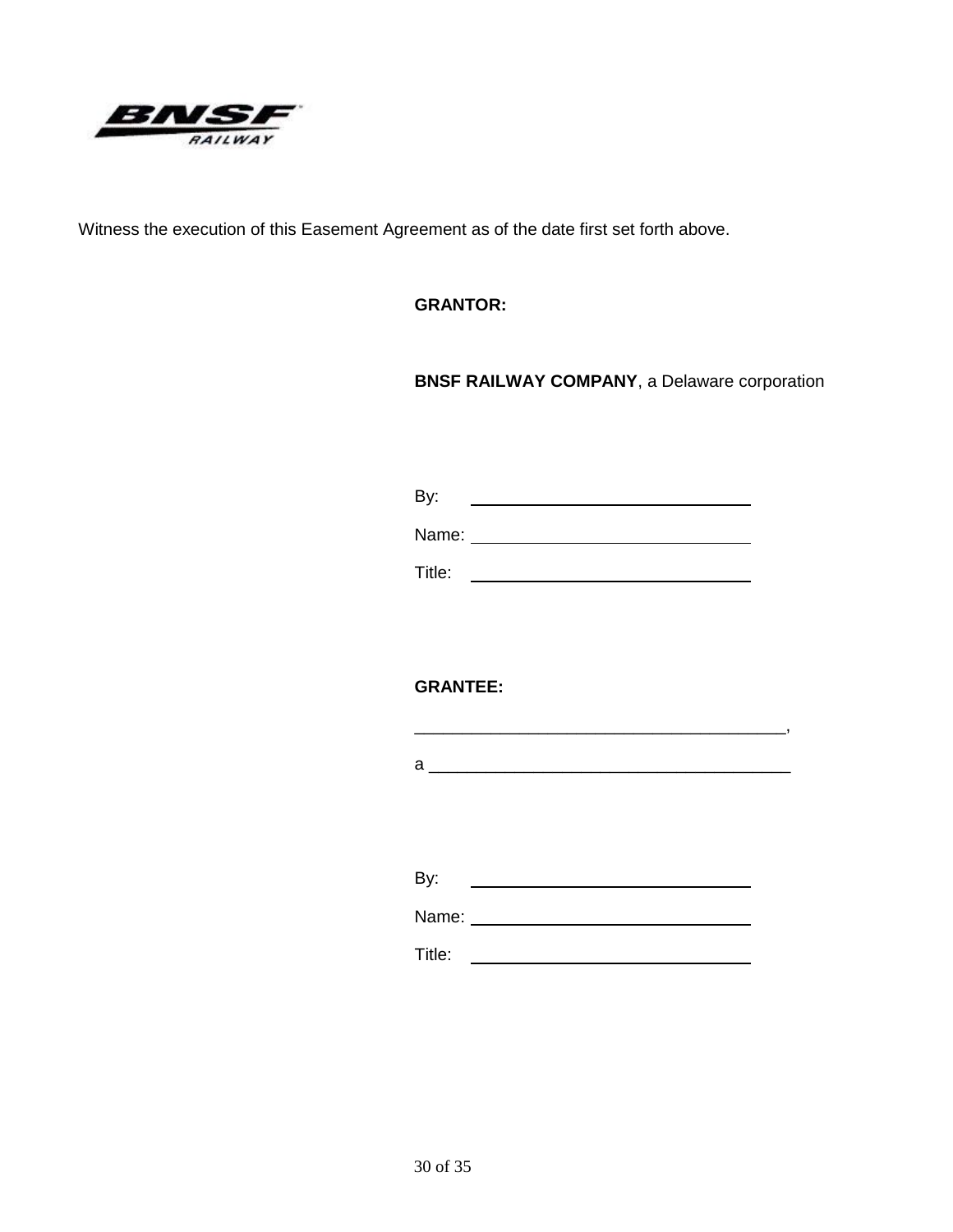

#### **MEMORANDUM OF EASEMENT**

**THIS MEMORANDUM OF EASEMENT** is hereby executed this **the set of the contract of the set of the contract of the contract of the contract of the contract of the contract of the contract of the contract of the contract of t** of\_\_\_\_\_\_\_\_\_\_\_\_\_\_\_\_\_, 201\_, by and between **BNSF RAILWAY COMPANY**, a Delaware corporation ("**Grantor**"), whose address for purposes of this instrument is 2500 Lou Menk Drive, Fort Worth, Texas 76131, and \_\_\_\_\_\_\_\_\_\_\_\_\_\_\_\_\_\_\_\_\_\_\_\_\_\_\_\_\_\_\_\_\_\_\_\_\_\_\_\_\_\_, a \_\_\_\_\_\_\_\_\_\_\_\_\_\_\_\_\_\_\_\_("**Grantee**"), whose address for purposes of this instrument is example the state of the state of the state of this instrument is "Grantor" and "Grantee" shall include, wherever the context permits or requires, singular or plural, and the heirs, legal representatives, successors and assigns of the respective parties:

#### **WITNESSETH:**

**WHEREAS**, Grantor owns or controls certain real property situated in \_\_\_\_\_\_\_\_ County, as described on **Exhibit "A"** attached hereto and incorporated herein by reference (the "**Premises**');

**WHEREAS**, Grantor and Grantee entered into an Easement Agreement, dated \_\_\_\_\_\_\_\_\_\_\_\_\_\_\_\_\_\_\_\_\_\_\_\_\_\_\_\_\_, 201\_ (the "**Easement Agreement**") which set forth, among other things, the terms of an easement granted by Grantor to Grantee over and across the Premises (the "**Easement**"); and

**WHEREAS**, Grantor and Grantee desire to memorialize the terms and conditions of the Easement Agreement of record.

For valuable consideration the receipt and sufficiency of which are hereby acknowledged, Grantor does grant unto Grantee and Grantee does hereby accept from Grantor the Easement over and across the Premises.

The term of the Easement, unless sooner terminated under provisions of the Easement Agreement, shall be perpetual.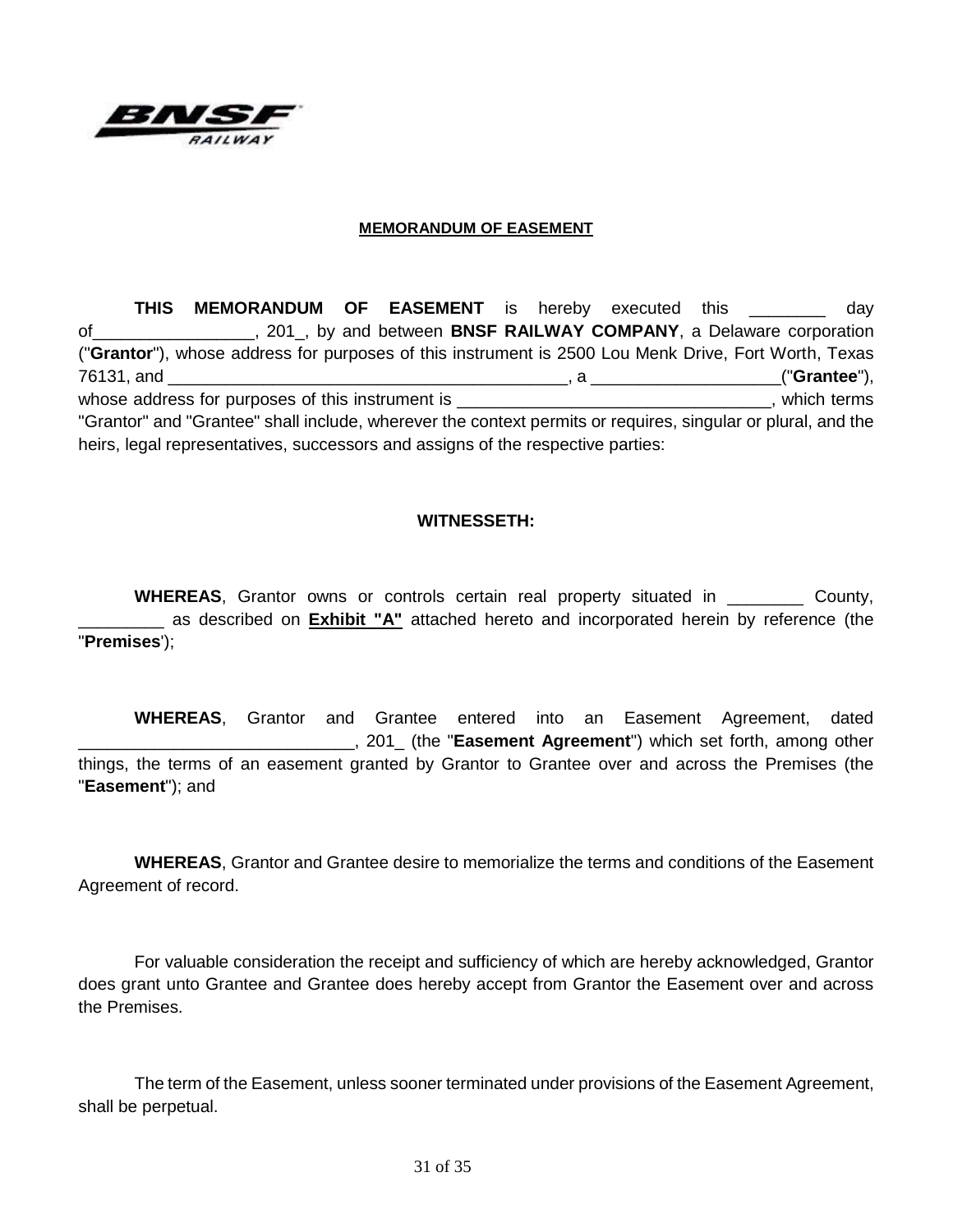

All the terms, conditions, provisions and covenants of the Easement Agreement are incorporated herein by this reference for all purposes as though written out at length herein, and both the Easement Agreement and this Memorandum of Easement shall be deemed to constitute a single instrument or document. This Memorandum of Easement is not intended to amend, modify, supplement, or supersede any of the provisions of the Easement Agreement and, to the extent there may be any conflict or inconsistency between the Easement Agreement or this Memorandum of Easement, the Easement Agreement shall control.

## **END OF PAGE – SIGNATURE PAGE FOLLOWS**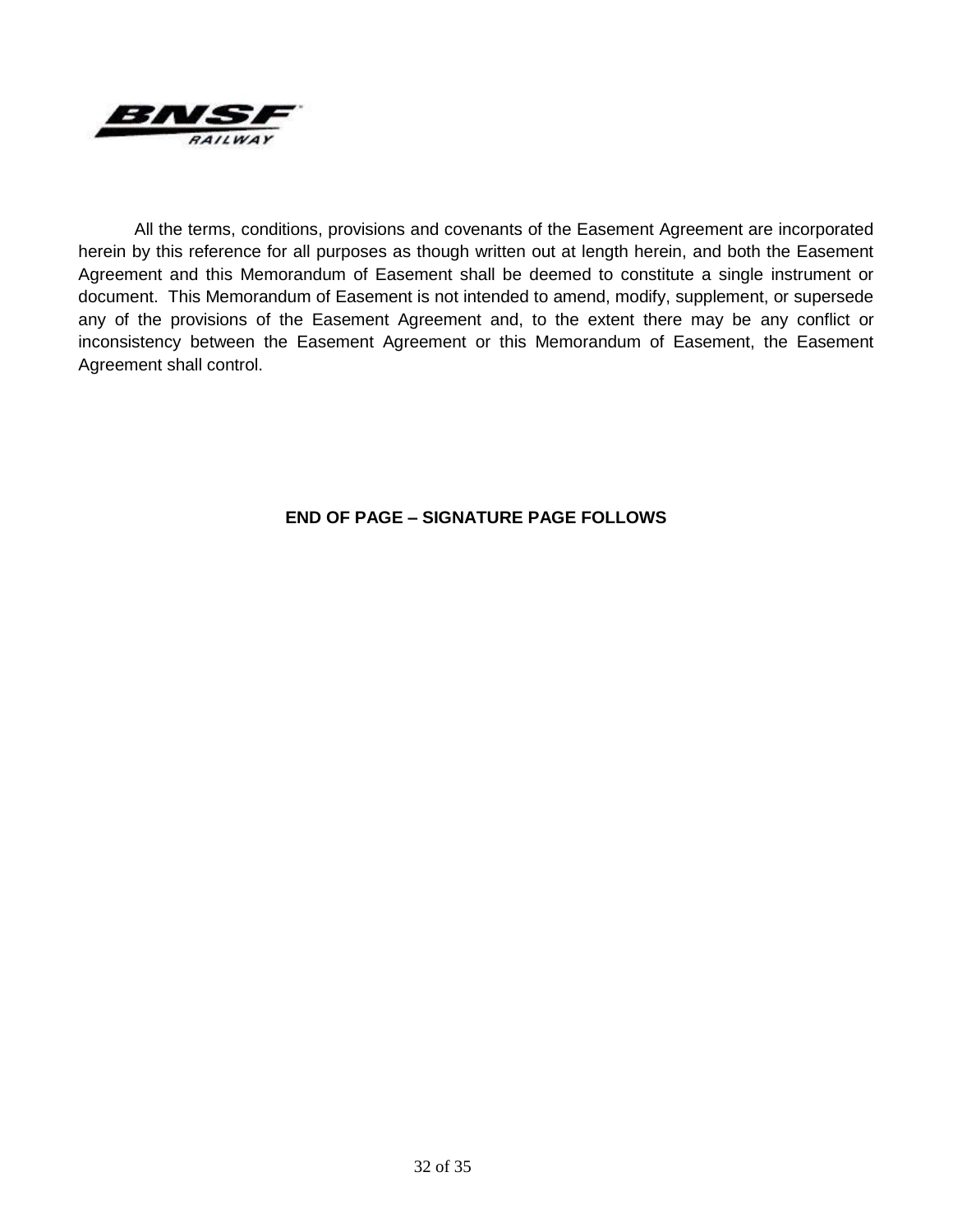

**IN WITNESS WHEREOF**, Grantor and Grantee have executed this Memorandum of Easement to as of the date and year first above written.

# **GRANTOR:**

**BNSF RAILWAY COMPANY**, a Delaware corporation

|                                                                                   |   | By: |  |            |
|-----------------------------------------------------------------------------------|---|-----|--|------------|
|                                                                                   |   |     |  |            |
|                                                                                   |   |     |  |            |
|                                                                                   |   |     |  |            |
| <b>STATE OF TEXAS</b>                                                             |   | §   |  |            |
|                                                                                   | § |     |  |            |
| <b>COUNTY OF TARRANT</b>                                                          | Ŝ |     |  |            |
| This instrument was acknowledged before me on the ______ day of ________________, |   |     |  | $201$ , by |
|                                                                                   |   |     |  | (title) of |

**BNSF RAILWAY COMPANY**, a Delaware corporation.

Notary Public

My appointment expires:<br>
<u>My appointment expires:</u>

(Seal)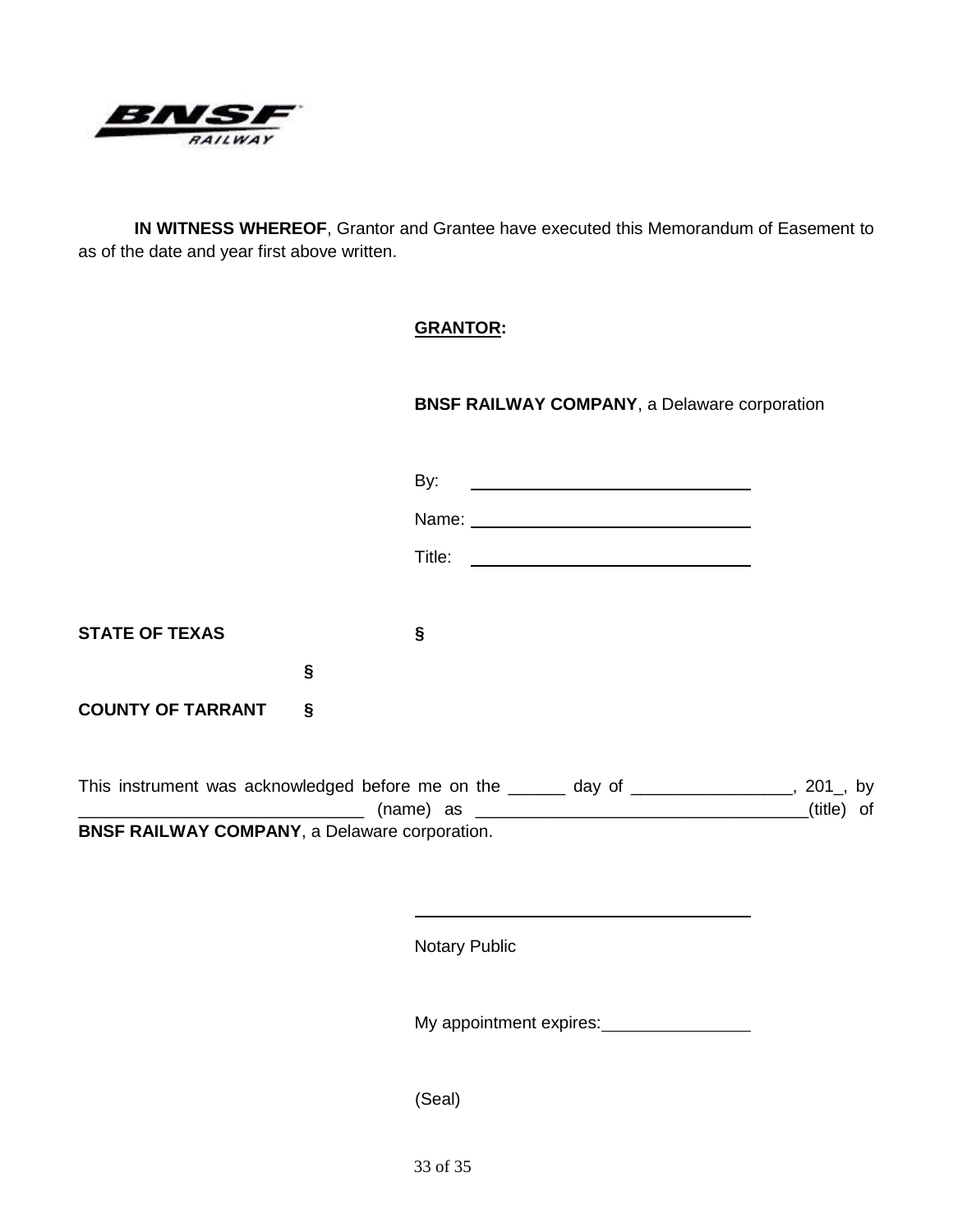

# **EXHIBIT "C"**

# **CONTRACTOR REQUIREMENTS**

See separate link on BNSF website